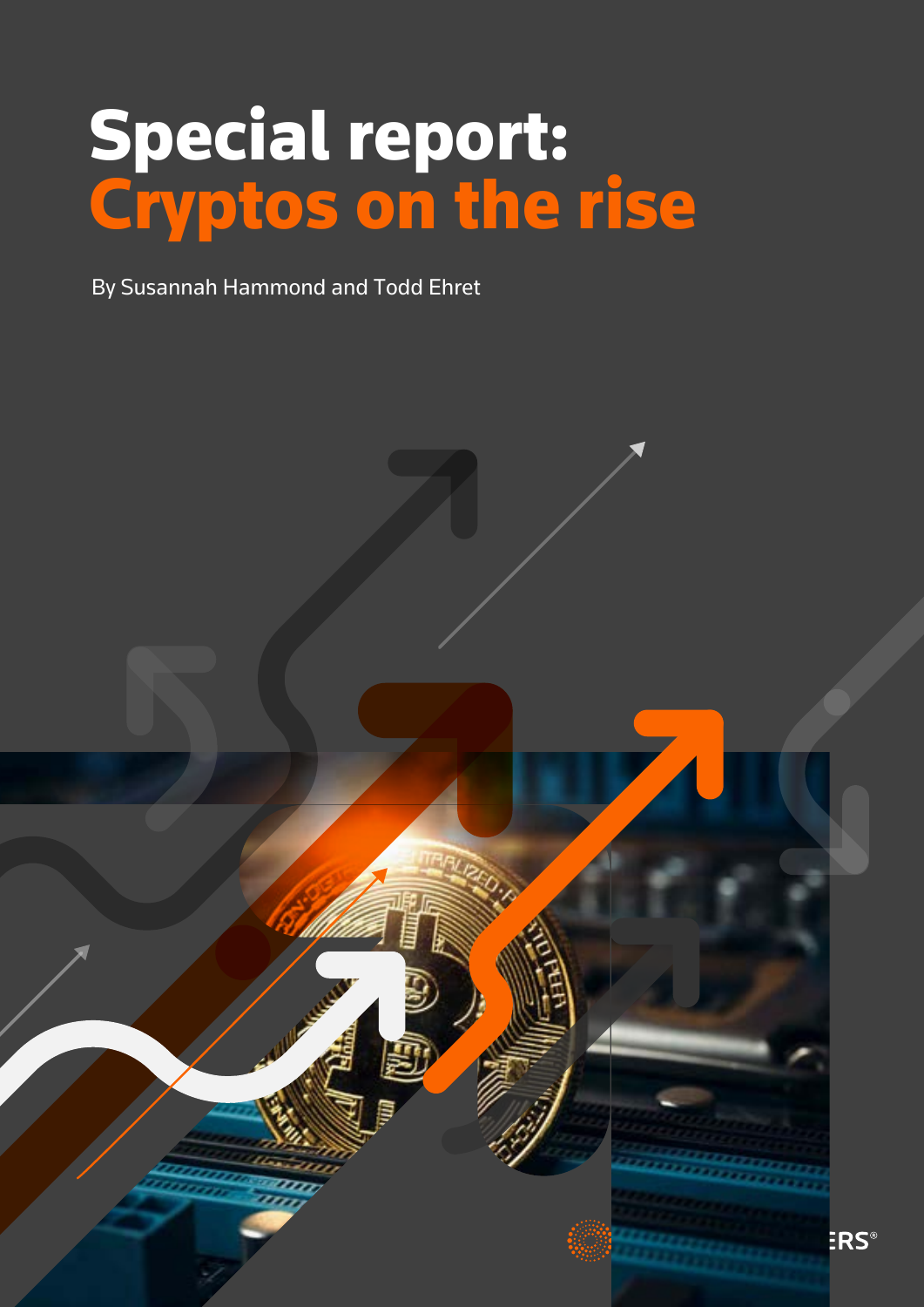## **Contents**

| Introduction                                                                     | 03 |
|----------------------------------------------------------------------------------|----|
|                                                                                  |    |
| Definitions                                                                      | 04 |
|                                                                                  |    |
| Cryptocurrency regulation in the United States - an evolving and complex process | 07 |
|                                                                                  |    |
| Central bank digital currencies - an emerging arms race                          | 08 |
|                                                                                  |    |
| Bitcoin has gone mainstream                                                      |    |
|                                                                                  |    |
| The myriad risks of cyber-crime                                                  | 16 |
|                                                                                  |    |
| Closing thoughts                                                                 | 19 |
|                                                                                  |    |
| Compendium: Cryptocurrency regulations by country                                | 20 |

All references to this report must be fully cited, credited to Thomson Reuters Regulatory Intelligence.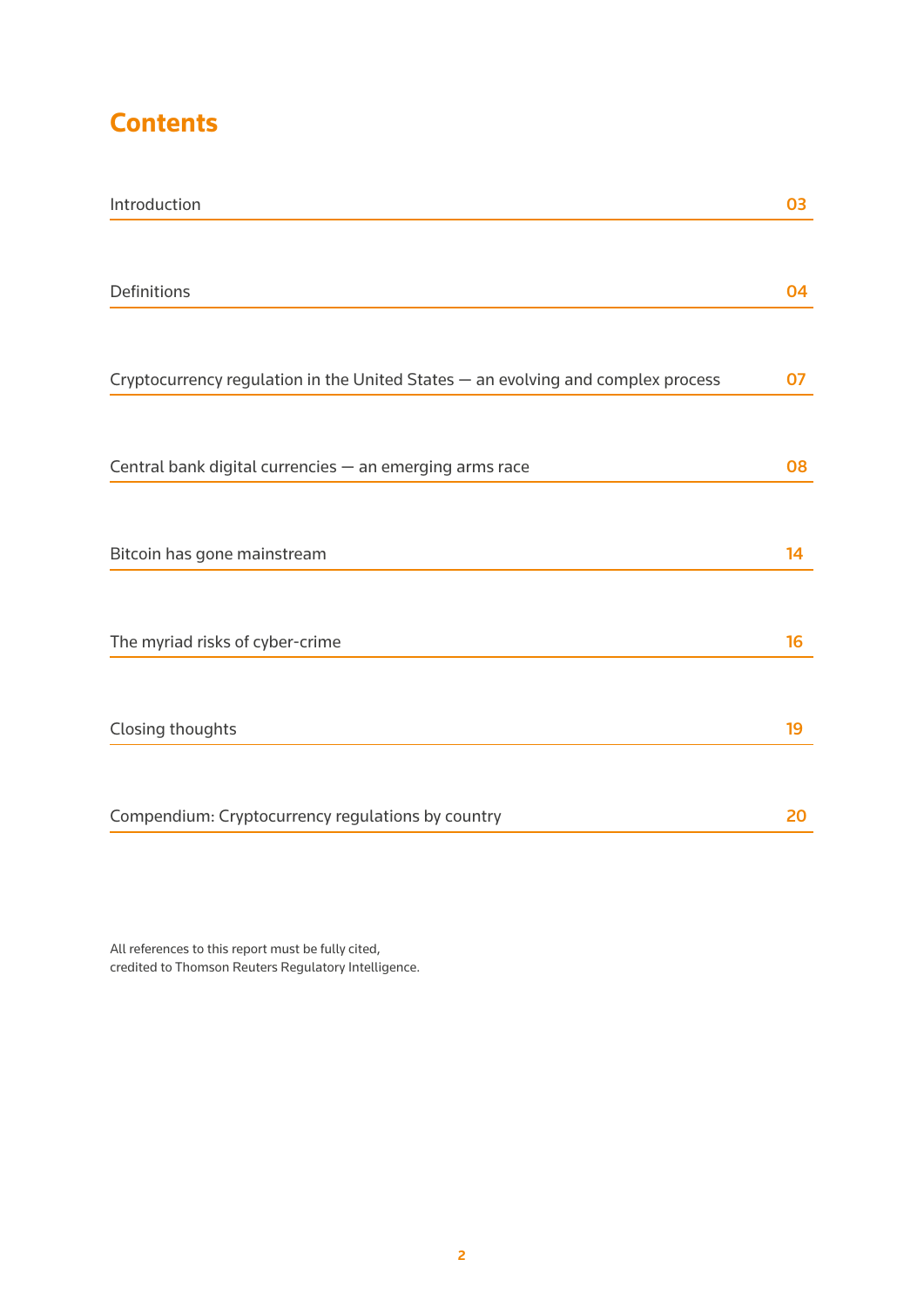### **Introduction**

Digital transformation and the deployment of crypto-assets have great potential to make payments and transfers more efficient. However, the speed and reach of transactions, together with the potential for anonymous activity and for transactions without financial intermediaries, also make crypto-assets vulnerable to misuse and raise the risk of money laundering.

Financial services firms, regulators and policymakers are all having to come to terms with the rise of a new class of product. This report examines some of these developments as well as the risks and benefits of this next iteration of digital transformation.

It also considers the problems arising from the lack of an internationally consistent definition of the term "crypto". It looks at the implications for financial services firms and their customers of the potential for central bank digital currencies and the possible emerging arms race as central banks examine the ramifications of, and seek to deploy, digital currencies.

The report acknowledges the emergence of bitcoin as a mainstream instrument and assesses how that has changed the risk profile with regards to potential money laundering and other misuse of cryptocurrencies for illicit or illegal activities. Cyber risk is a concern for all cryptos, and the report considers how firms, regulators and exchanges can enhance their cyber resilience.

The vast technological applications of blockchain and cryptography are spreading beyond cryptocurrencies into the art, entertainment and collectible worlds using representative non-fungible tokens. The regulatory prospects in those areas are even more fragmented and, for the most part, non-existent. As a result they have not been included in this report despite a likely need for regulation in the future.

A compendium included with this report provides an overview of the regulatory landscape for cryptocurrencies such as bitcoin. The compendium was first published on the Answers On blog<sup>1</sup> and provides valuable information about the legality, tax treatment, evolving regulatory framework or viewpoint on a country-by-country basis for approximately 60 jurisdictions.

<sup>1</sup> Thomson Reuters Answers On | Legal Insights Europe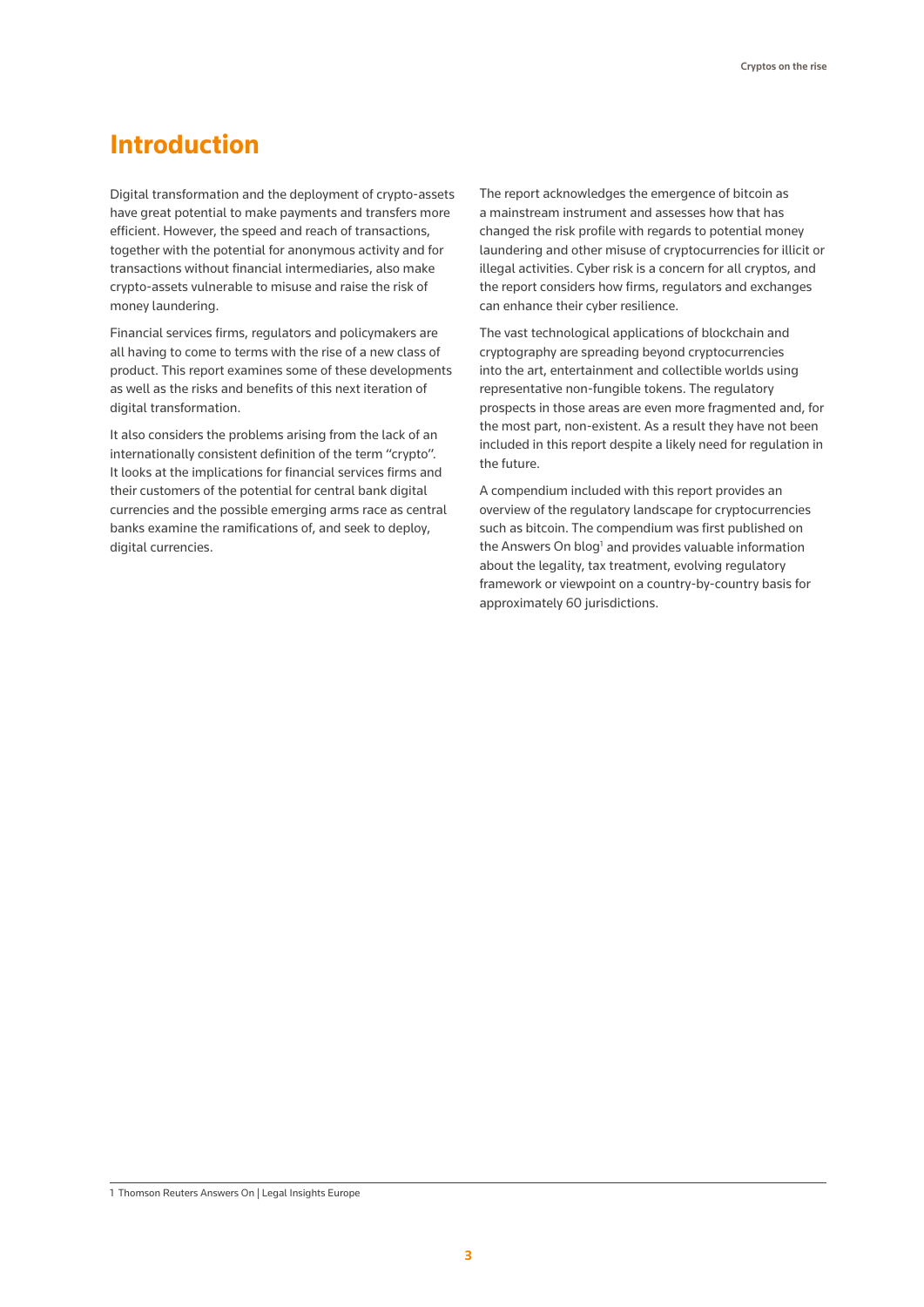## **Defining crypto**

"… there is no such thing as cryptocurrencies, they are all crypto-assets."

**Christine Lagarde, president of the European Central Bank at Reuters Newsmaker with Christine Lagarde. April 2021**

The successful use of crypto-assets presents many challenges. One problem is the lack of an internationally agreed definition of "crypto", or agreement on where cryptos sit with regards to regulatory jurisdiction.

In broad terms a crypto asset is a type of digital asset that depends primarily on cryptography and distributed ledger or similar technology. This definition, which is used by the Financial Stability Board, includes digital means of exchange and other digital tokens, such as security tokens, asset-linked tokens and utility tokens.

The Financial Action Task Force (FATF) uses a slightly different definition for the term "virtual assets", which is "a digital representation of value that can be digitally traded, or transferred, and can be used for payment or investment purposes". That definition is not limited to digital assets that rely on cryptography and distributed ledger technology (DLT). Both definitions encompass, among others, bitcoin and socalled stablecoins.

The regulatory status of crypto-assets is dependent on whether the asset is deemed to be within the regulatory perimeter of a particular jurisdiction and an assessment of the risks associated with the crypto asset itself. Supervisory authorities consider several factors to understand the nature of, and risks posed, by crypto-assets. These include:

- Nature of the issuer (e.g., identifiable, non-identifiable; public, private; regulated, unregulated);
- Intended use of the crypto-asset (e.g., used as a means of raising funds, of investment, of payment, granting rights to services/products in a company's network or ecosystem);
- Holders' rights (e.g., claim to the delivery of an underlying asset, to a granted interest, to access or use a service in a network or platform);
- Claim redemption (e.g., contractual claim, fixed redemption claim, dependent on price development);
- Control over the ledger (e.g., open to the public, open to specific parties, closed to a limited number of authorized parties);
- Validation of the ledger (e.g., permissioned, permissionless); and

• Mechanism to transfer the crypto-asset's ownership (e.g., centralised, peer-to-peer, decentralized).

A further challenge is the varying classification and definition of a crypto asset service provider (CSP), the crux of the issue then being the application of rulebooks, specifically including anti-money laundering requirements, to the CSP. Several activities can be performed with cryptoassets. These include activities which by nature may be mapped to those performed in traditional financial markets such as providing money transfers, and others which are completely new to the financial system such as currency "mining". To encompass all services and actors involved, crypto asset-related activities may be mapped to the life cycle of the asset itself, resulting in three categories of classification:

- *• Primary market activities* relate to the issuance and distribution of assets (e.g., issuer and investor onboarding, deal structuring, risk assessment, asset registration, distribution of the asset to market participants).
- *Secondary market activities* comprise trading (e.g., admission of the asset to trading, price discovery, order matching, asset transmission), clearing and settlement and servicing (e.g., asset management, custody).
- *Tangential activities* aim at supporting and ensuring that primary and secondary market activities are conducted in an efficient manner (e.g., infrastructure services, ancillary services).

One practical upshot is that CSPs may have to comply with different regulatory requirements within and across jurisdictions. These may include requirements related to authorisation, capital requirements, risk management, governance, security, operational resilience, reporting, market conduct and financial integrity. These requirements may vary depending on the nature of the service provided or the perceived risks posed by the features of the crypto asset for which the service is provided.

Another aspect of the definitions challenge is that of legal certainty. In May 2021, the UK Law Commission published a call for evidence<sup>2</sup> which seeks to pave the way to ensure the law recognizes and protects digital assets in a digitized world. The problem, as articulated by the Law Commission, is that market participants generally treat digital assets as property.

<sup>2</sup> <https://s3-eu-west-2.amazonaws.com/lawcom-prod-storage-11jsxou24uy7q/uploads/2021/04/Call-for-evidence.pdf>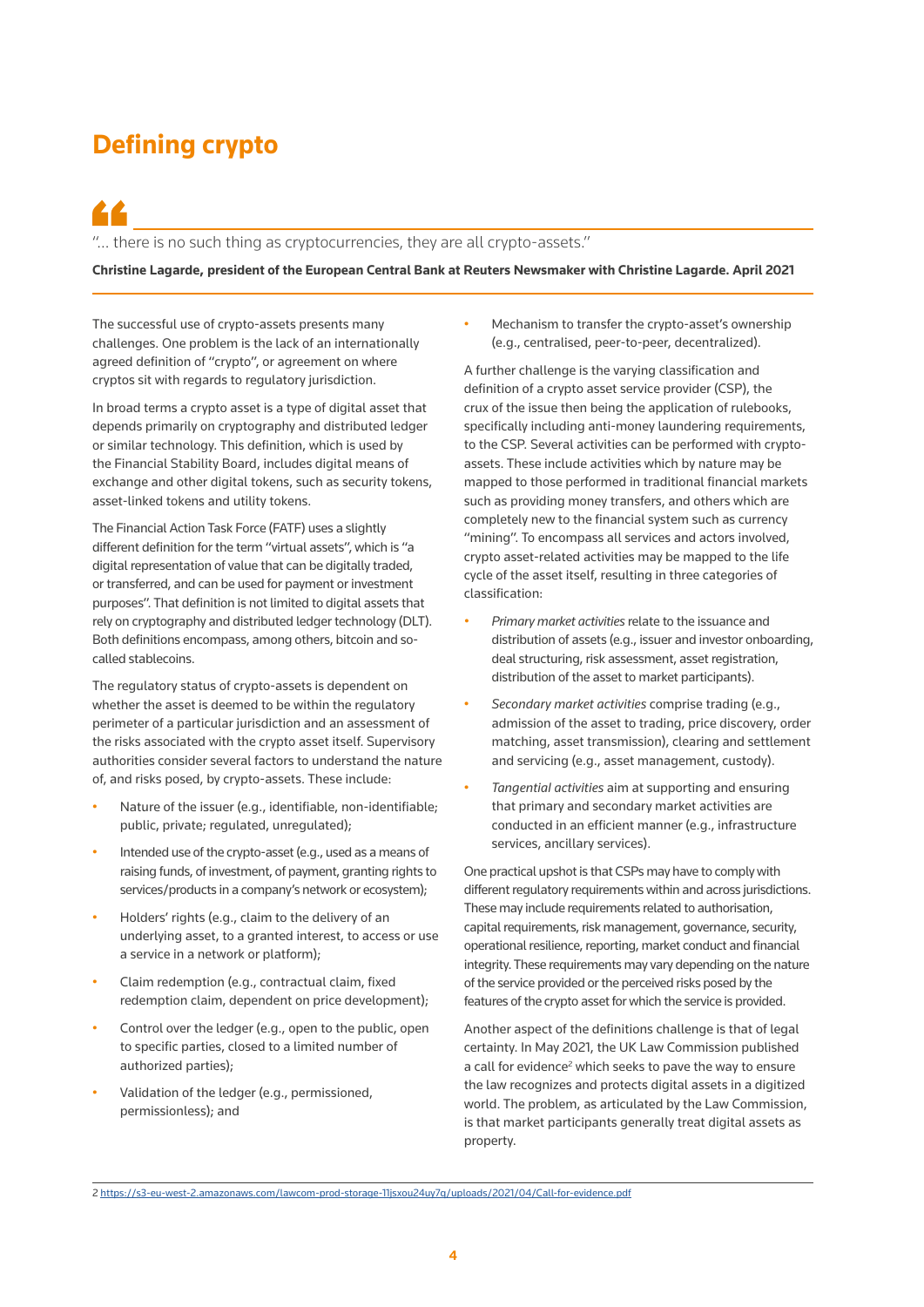Property and property rights are vital to modern social, economic and legal systems. The law of England and Wales is flexible enough to accommodate digital assets, but certain aspects need reform to ensure consistent recognition and protection.

For example, the law recognizes a digital asset can be property and that a digital asset can be "owned". It does not, however, recognise the possibility that a digital asset can be "possessed" because the concept of "possession" is limited to physical things. This has consequences for how digital assets are transferred, secured and protected under the law.

The intention is that the call for evidence will be used to reform the law to provide legal certainty and to lay a strong foundation for the development and adoption of digital assets.

### **Definitions used in Consultation Paper 138 on proposals for the regulation of security tokens published in April 2021 by the Dubai Financial Services Authority**

*Crypto-asset or token —* a digital representation of value, rights and obligations that are created, stored and transferred electronically, using distributed ledger technology or similar technology.

*Distributed ledger technology (DLT) —* a class of technologies that support the recording of encrypted data:

(i) held on a distributed ledger;

(ii) electronically accessible, from multiple locations, by a network of participants; and

(iii) that can be updated by those participants, based on agreed consensus, protocol or procedures (i.e., distributed consensus).

*Security token —* a token that confers rights and obligations that are:

(i) the same as those conferred by a share, debenture or futures contract (investments); or

Source: Dubai Financial Services Authority Consultation Paper 138

(ii) substantially similar in nature, purpose or effect to those conferred by investments.

*Safeguarding and administration (custody) of security tokens —* holding or controlling security tokens on behalf of third parties by holding or having access to those assets through private keys.

*Operating a facility that trades security tokens – operating* or managing an infrastructure or facility where multiple third-party buying and selling interests for security tokens can interact in a manner that results in a contract for the sale or purchase of the security tokens.

*Digital wallets —* a software application or other tool which is used to control, safeguard or manage public and private cryptographic keys (or their equivalent) associated with security tokens.

*Distributed consensus —* the agreed consensus, protocol or procedures for verification, confirmation and updating data stored on a DLT application by its participants.

3 https://dfsaen.thomsonreuters.com/sites/default/files/net\_file\_store/CP138\_Regulation\_of\_Security\_Tokens.pdf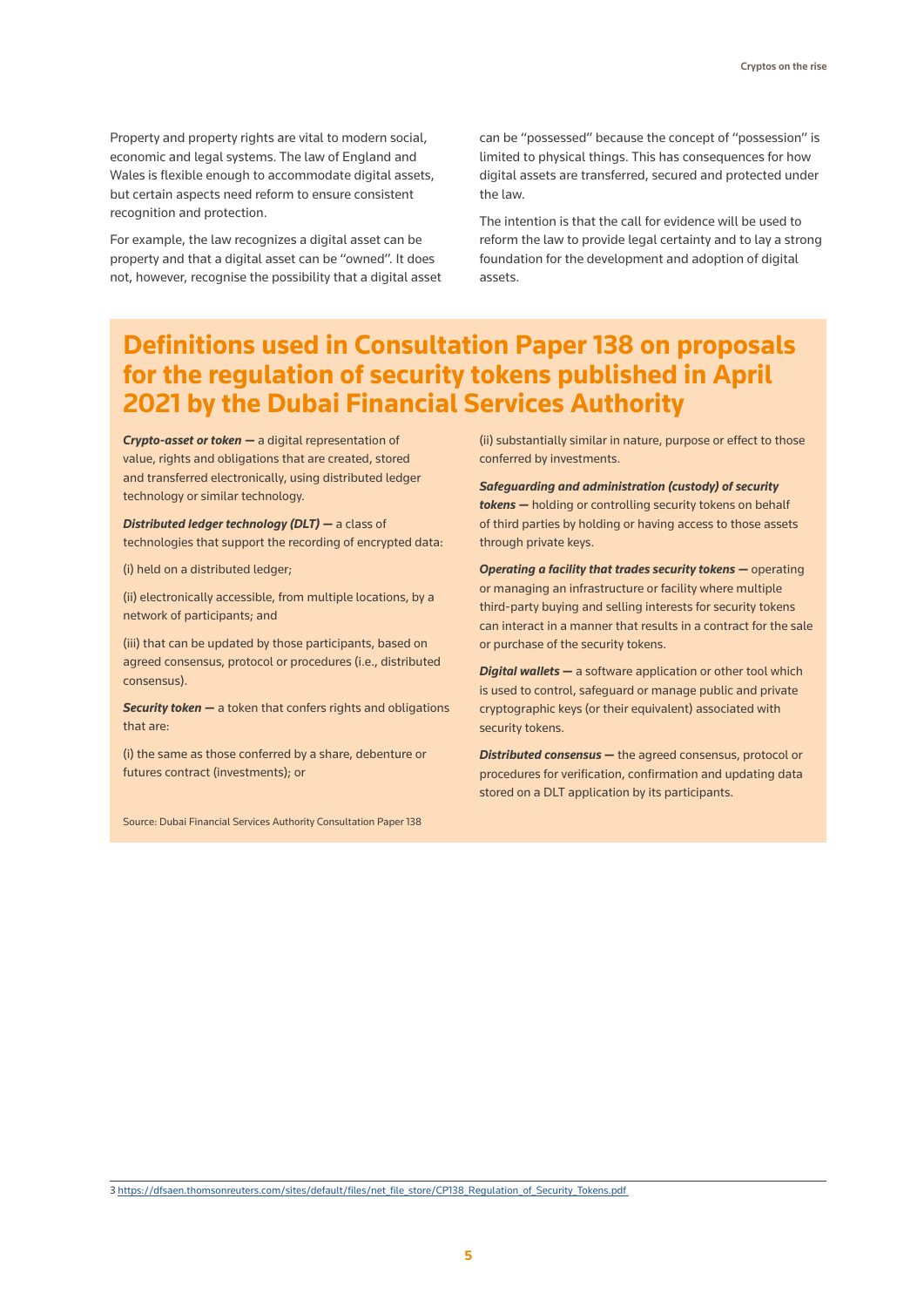### **Cryptocurrency regulation in the United States an evolving and complex process**

Despite the growing popularity of cryptocurrencies such as bitcoin in the United States, optimism about a cryptofriendly regulatory environment for digital assets may be premature.

Building a new regulatory framework will involve many stakeholders and extend beyond bitcoin and cryptocurrencies. Use of blockchain technology, electronic payments, stablecoins, central bank digital currencies and the digitalization of other assets through non-fungible tokens will all need to be addressed to varying degrees by regulators.

One of the biggest obstacles to speedy roll-out of new crypto regulations in the United States is likely to be friction and overlap between the regulators. The Securities and Exchange Commission (SEC) is widely seen as the largest, most powerful regulator, and Gary Gensler, its chair, is thought to be crypto-friendly.

The task of building a regulatory framework is unlikely to be left solely to the SEC, however. Other regulators, such as the Commodity Futures Trading Commission (CFTC), the Treasury Department's Financial Crimes Enforcement Network (FinCEN) and the Federal Reserve Board, will have roles to play in shaping future rules.

A related complication is that the complex and evolutionary nature of cryptos has led to differing interpretations from the various regulators. The SEC sees them as securities, the CFTC calls them commodities, while Treasury calls them currencies; even the Internal Revenue Service (IRS) treats them as property for tax purposes.

With such differing viewpoints, it may be up to Janet Yellen, Treasury secretary, and the Financial Stability Oversight Council to intervene. Yellen is seen as more of a cryptoskeptic, following concerns voiced during her confirmation hearings.

"We need to make sure that our methods for dealing with ... terrorist financing change along with changing technology. Cryptocurrencies are of particular concern. I think many are used, at least in the transactions sense, mainly for illicit financing. We really need to examine ways in which we can curtail their use and make sure that [money laundering] doesn't occur through those channels," Yellen said.

The value of bitcoin and other cryptocurrencies, commonly volatile, plunged following her testimony, in a decline many participants attributed to the prospect of tighter regulation. After the hearing she provided additional comments which softened her tone, saying the United States needed to "look closely at how to encourage their use for legitimate activities".

"If confirmed, I intend to work closely with the Federal Reserve Board and the other federal banking and securities regulators on how to implement an effective regulatory framework for these and other fintech innovations," she said.

Yellen also cited the December 2020 proposed rule from FinCEN related to the treatment and regulation of crypto wallets. Yellen said she "intends to conduct a full and substantive review of the proposal, which will include an assessment of how to ensure proper input from stakeholders".

The SEC has taken an active stance on enforcement where fraudulent tokens or initial coin offerings (ICOs) violate existing regulations, typically under anti-fraud provisions or as unregistered securities offerings. The CFTC has adopted a similar approach.

The SEC's Examination Division published a risk alert in February 2021 which highlighted observations made during examinations of broker-dealers, investment advisers, exchanges and transfer agents. The alert noted that digital asset securities "present unique risks" and reminded firms to develop and expand their compliance programs to cover digital assets.

It is also unclear quite where bitcoin and cryptocurrencies will register on the list of priorities. Gensler may be cryptofriendly, but early signs suggest environmental, social and governance (ESG) and climate-related issues are seen as more important.

Many in the financial services, fintech, crypto and legal and compliance areas have called for cooperation and possibly a directive from either Congress or the executive branch regarding the development of a regulatory framework.

The challenge will be for regulators to work together to enforce existing regulations such as those relating to anti-money laundering (AML), anti-fraud, manipulation and customer protection, while avoiding the creation of unnecessarily prescriptive or heavy-handed new regulations which stifle innovation.

#### **Congress gets involved**

The House of Representatives passed the H.R. 1602, the [Eliminate Barriers to Innovation Act](http://H.R. 1602, the Eliminate Barriers to Innovation Act)<sup>4</sup>, which seeks to clarify the regulatory roles of the SEC and CFTC in their efforts to regulate cryptocurrencies.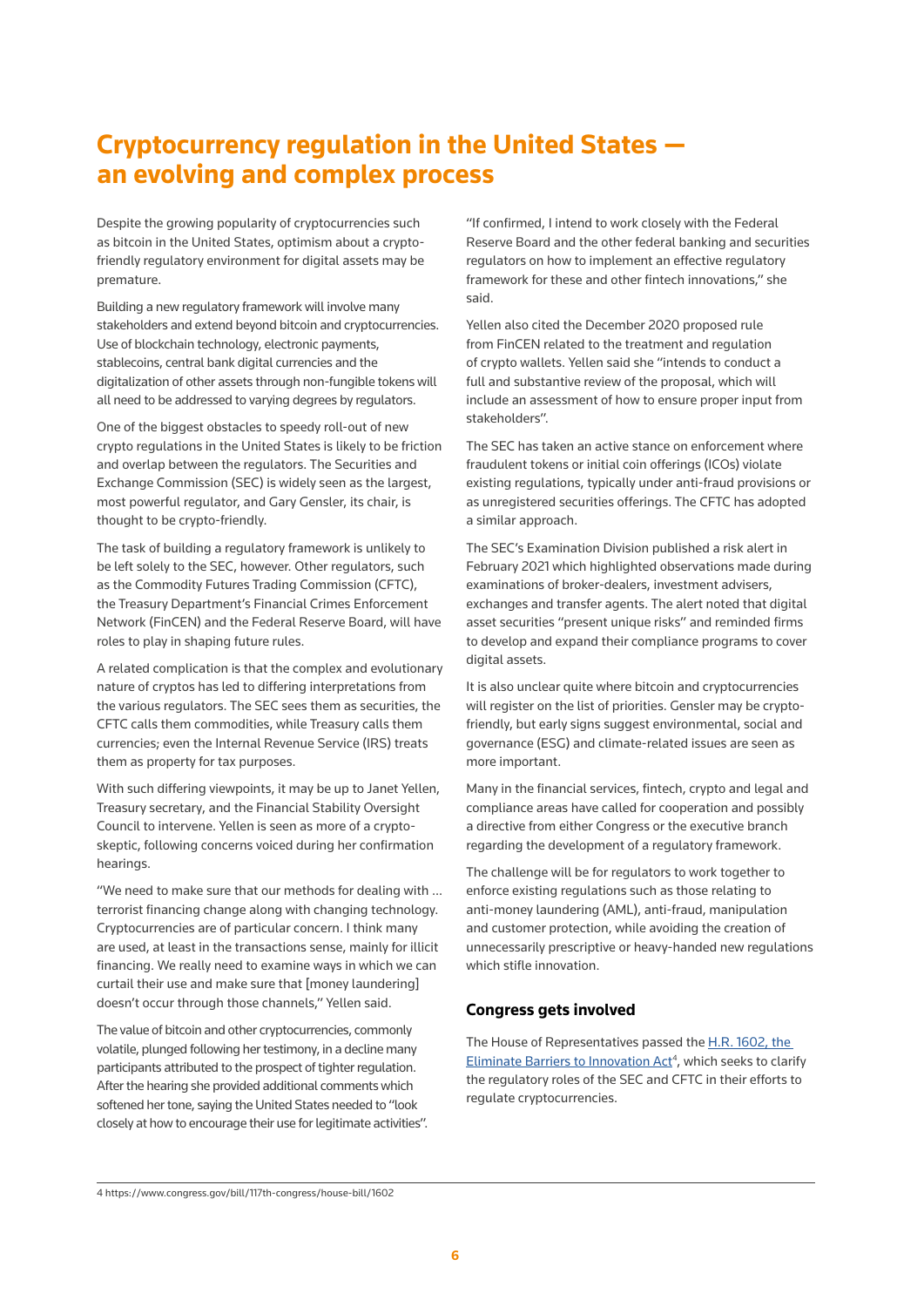Despite bipartisan sponsorship and support, and its relatively non-controversial and non-political ramifications, the fate of the bill in the Senate is uncertain. The bill is nonetheless an opening salvo in what looks set to be a lengthy process, and indicates a growing understanding on Capitol Hill while sending a signal to regulators of the importance of regulatory cooperation.

The bill calls for the creation of a working group to submit, within one year, a report on the current legal and regulatory framework. The working group should comprise representatives from the regulators as well as from financial technology companies, financial firms and small businesses.

The working group and report would also address a lack of clarity about cryptos and the United States' competitive standing relative to other countries. Other critical aspects will include legality, cyber security and business continuity.

Future best practices to reduce fraud, address manipulation, provide investor protection and comply with banking and AML laws and regulations should also be included in the report.

Whether the Eliminate Barriers to Innovation Act makes it through the Senate will in part be up to Charles Schumer, the Senate majority leader. Despite tweeting several years ago that "Bitcoin has significant potential," Schumer has called on companies to establish how to stop criminals from exploiting it.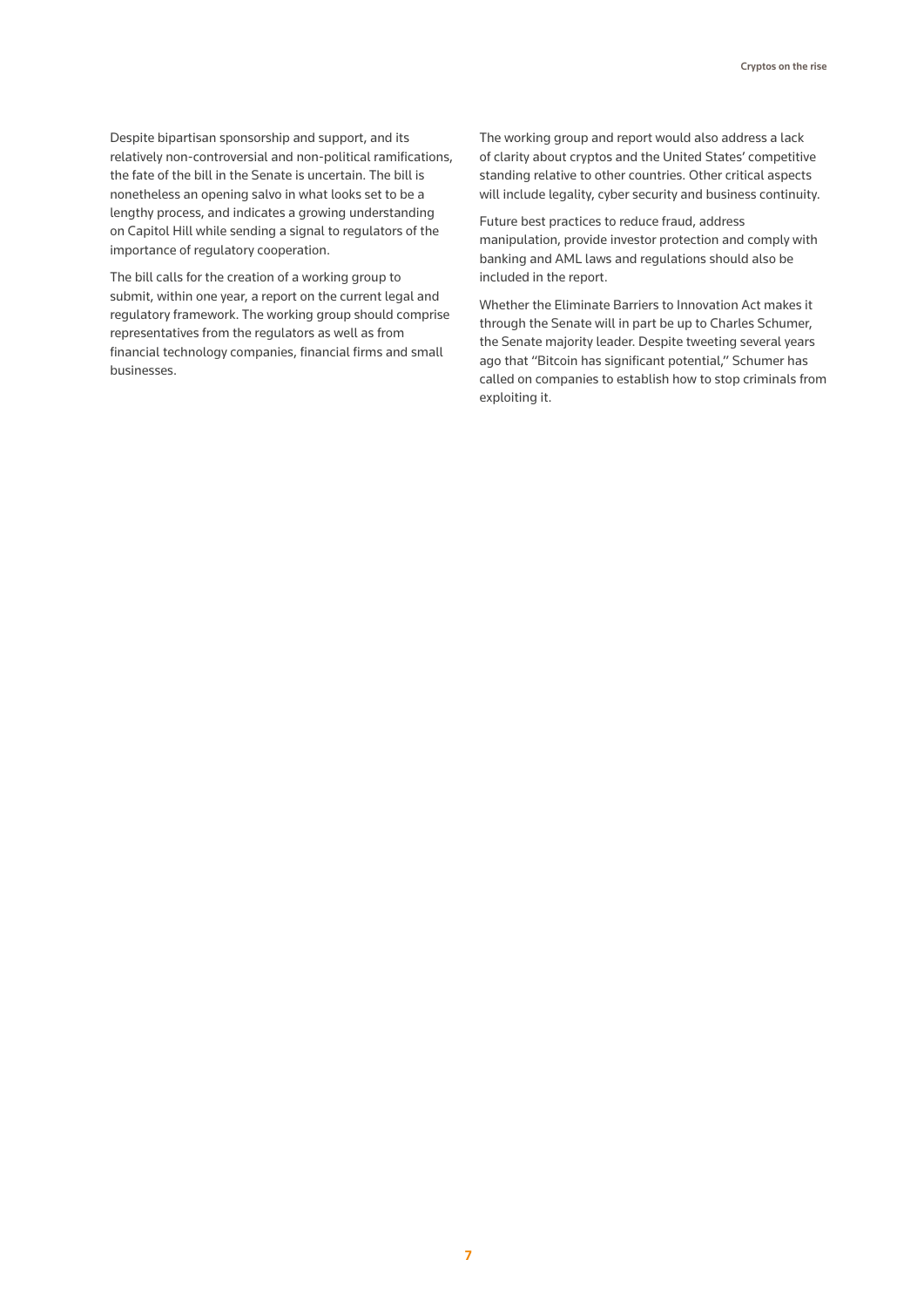## **Central bank digital currencies — an emerging arms race**

"The ability, ever more cheaply, smoothly and quickly, to pay, settle, record and analyse financial transactions through technology, whilst respecting privacy and security, will provide both opportunity and danger, in terms of global geopolitical positioning and systemic and market risk."

#### **CityUnited recommendations to the UK Taskforce on Innovation, Growth and Regulatory Reform, April 2021**

Source: CityUnited Project Recommendations to the Taskforce on Innovation, Growth and Regulatory Reform5

Central bank digital currencies (CBDC) are cryptographically secure digital currencies issued by central banks. They represent the next generation of payment technology and, due to their cryptographic and technological properties, they allow fractions of currency to be spent without the costly overheads. Even more importantly, every fraction of the digital currency can be forensically traced and tracked throughout its lifetime, giving the central bank full visibility and allowing it additional policy flexibility. CBDCs are expected to be faster and cheaper than existing payment systems.

### **Designing a CBDC – an illustrative model of CBDC designed to store value and enable payments by households and businesses.**



Source: Bank of England Discussion Paper on Central Bank Digital Currency – Opportunities, challenges and design. March 2020<sup>6</sup>

5 https://www.cityunitedproject.com/cup\_submission\_to\_govt\_TIGGR\_taskforce\_20210406.pdf

6 [https://www.bankofengland.co.uk/-/media/boe/files/paper/2020/central-bank-digital-currency-opportunities-challenges-and-design.]( https://www.bankofengland.co.uk/-/media/boe/files/paper/2020/central-bank-digital-currency-opportunities-challenges-and-design.pdf?la=en&hash=DFAD18646A77C00772AF1C5B18E63E71F68E4593  ) [pdf?la=en&hash=DFAD18646A77C00772AF1C5B18E63E71F68E4593]( https://www.bankofengland.co.uk/-/media/boe/files/paper/2020/central-bank-digital-currency-opportunities-challenges-and-design.pdf?la=en&hash=DFAD18646A77C00772AF1C5B18E63E71F68E4593  )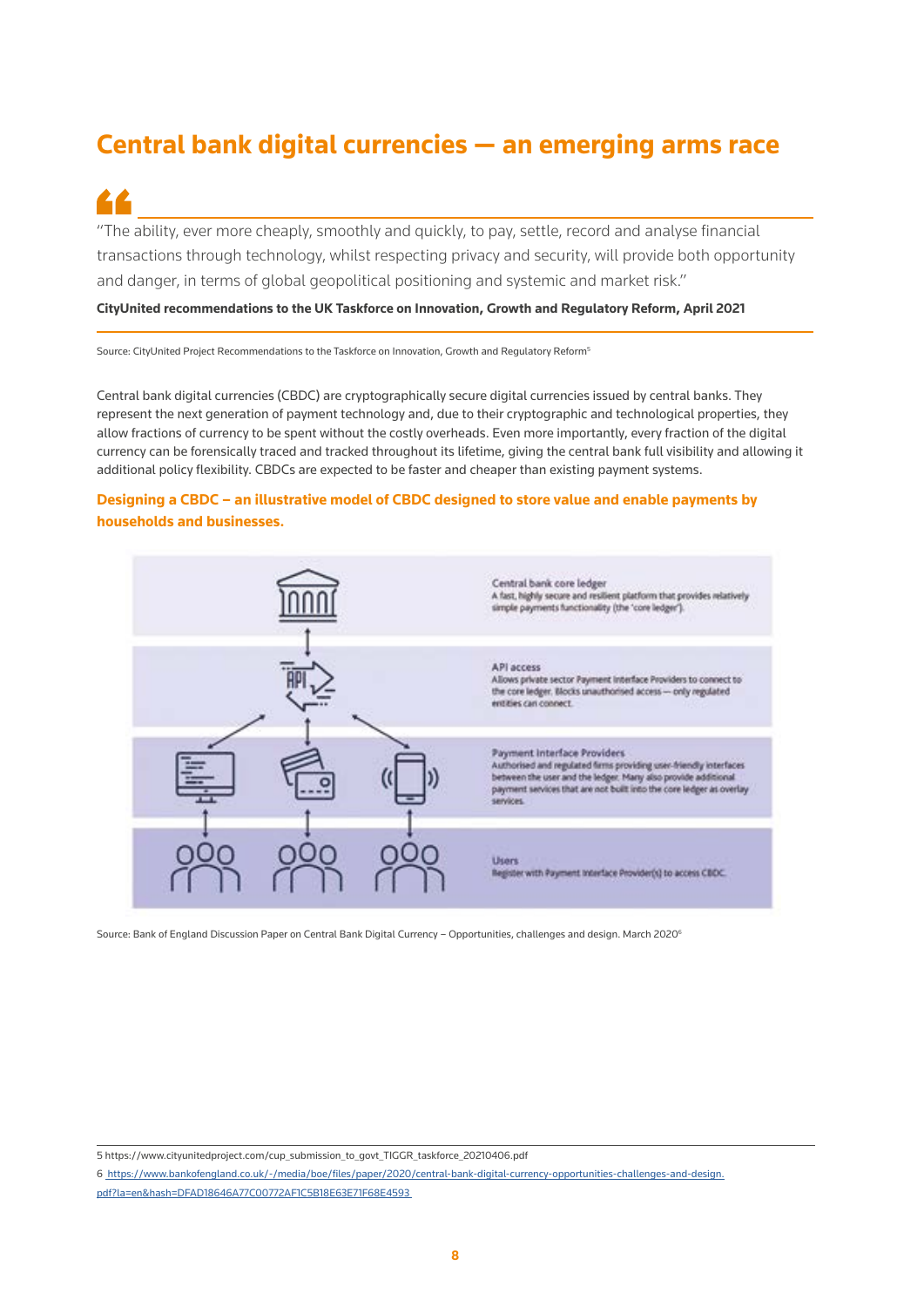#### **Central Bank digital currences across the world**

CBDC projects are moving ahead across the world – though few have gone past the drawing board



Note: European Central Bank is conducting research for euro zones.

Source: Harvard Kennedy School Belfer Center & Atlantic Council, Reuters research

Source: China proposes global rules for central bank digital currencies, Reuters Emerging Markets, March 2021<sup>7</sup>

There is a sense of inevitability about CBDCs, but the timescales, the parameters and the detailed design remain up for consideration.

Financial services firms need to remain engaged with the considerations both domestically and internationally. Central banks are policymakers; many are either direct or indirect regulators of financial services activities in their jurisdictions and as such will have an impact on how digital transformation is rolled out in practice. As central banks build their skills and develop their thinking, expectations for financial services firms will evolve, particularly with regards to cyber hygiene, operational resilience and governance in terms of the roll-out of new (digital) products.

Central banks may also engage with financial services firms directly as part of any testing of a possible CBDC and require potentially extensive additional data.

Analysis of recent activity in the United States, the UK and China gives a snapshot of how different jurisdictions are approaching CBDCs.

### **China**

China has taken the decision to build and roll out a digital yuan<sup>8</sup>. It has progressed to testing stage, and China is expected to launch the digital yuan in time for the Beijing Winter Olympics in 2022. It is understood that, by design, the digital yuan will give the Chinese government additional economic tools as well as removing anonymity for the user.

The digital yuan is also expected to be rolled out for international use, which may give China a first-mover advantage. Numerous challenges remain, however, before the proof of concept becomes a reality for day-to-day domestic and international transactions. The challenges are being tackled through regional initiatives which seek to build cross-border payments systems which could be used for the digital yuan.

The People's Bank of China (PBoC) has launched domestic pilot projects testing the use of the digital yuan in retail transactions. The pilots involved distributing small amounts of digital currency to individual consumers to spend at participating retailers.

The PBoC retained the ability to invalidate the currency after a certain amount of time, seeking to ensure consumers spent the currency and so provided test data on the efficacy of the CBDC design. One part of the testing protocol was the retention of all transaction data which, it is expected, will be part of any wider roll-out of the digital yuan.

7 https://www.reuters.com/article/us-cenbanks-digital-china-rules-idUSKBN2BH1TA

8 https://www.reuters.com/article/us-china-currency-digital-explainer-idUSKBN27411T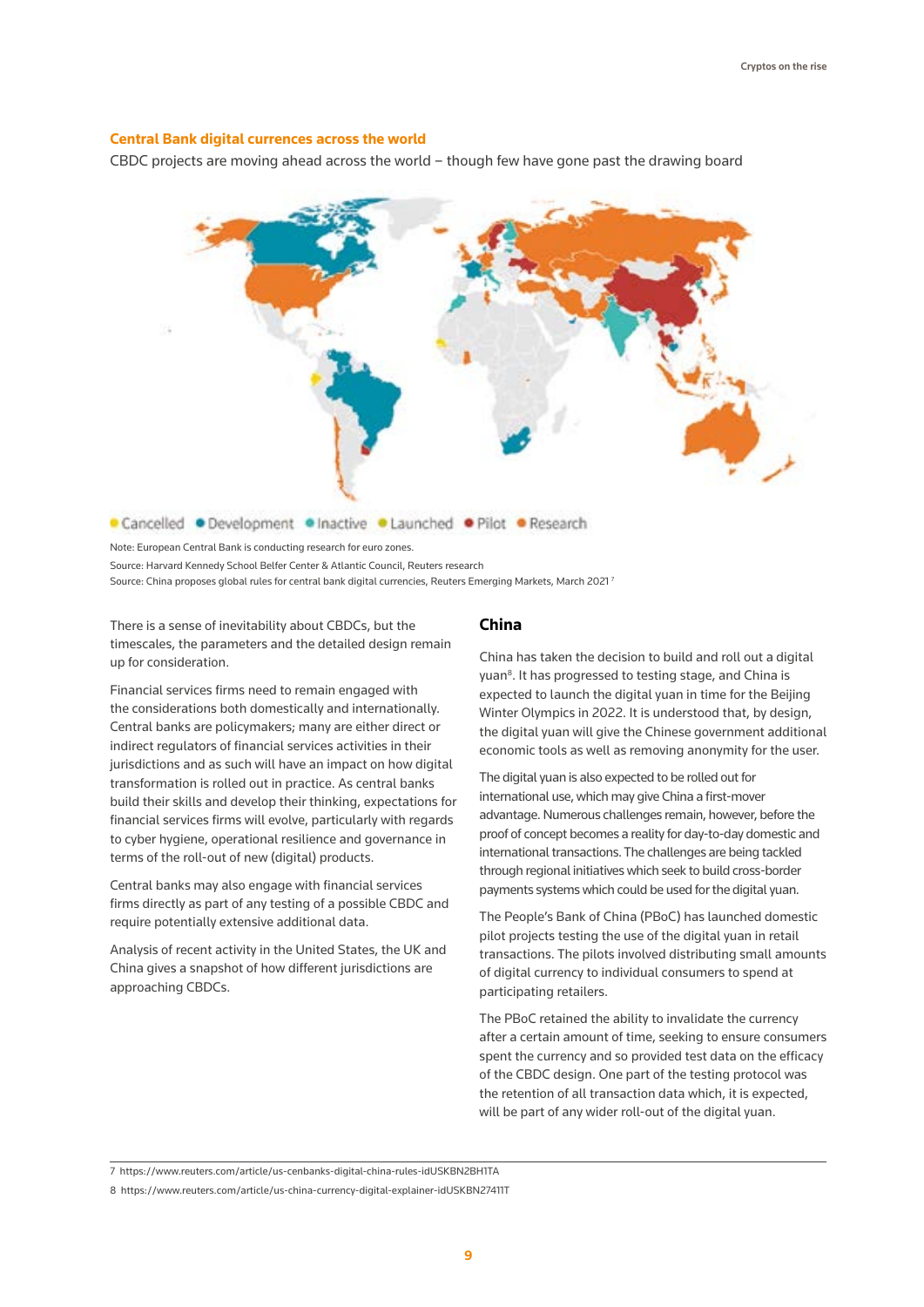### **UK**

"In the platform model of CBDC […] the Bank would build a fast, highly secure and resilient technology platform — the 'core ledger' — which would provide the minimum necessary functionality for CBDC payments. This would serve as the platform to which private sector firms, called payment interface providers, could connect in order to provide customer facing CBDC payment services."

#### **Bank of England discussion paper – Central bank digital currency: Opportunities, challenges and design. March 2020**

Source: Bank of England discussion paper: Central bank digital currency: Opportunities, challenges and design<sup>9</sup>

The Bank of England has yet to take a formal decision on CBDCs. A taskforce to explore the practicalities, challenges and benefits was announced in April 2021. From the perspective of the Bank of England, a CBDC would be an electronic form of central bank money that could be used by allow everyone to make electronic payments in central bank money.

If a UK CBDC were to be introduced, it would be denominated in pounds sterling, just like banknotes, so £10 of CBDC would always be worth the same as a £10 note. CBDC is sometimes thought of as equivalent to a digital banknote, although in some respects it may have as much in common with a bank deposit. Any CBDC would be introduced alongside, rather than replacing, cash and bank deposits.



Source: Bank of England discussion paper on central bank digital currency. March 2020<sup>10</sup>

9 https://www.bankofengland.co.uk/paper/2020/central-bank-digital-currency-opportunities-challenges-and-design-discussion-paper 10 https://www.bankofengland.co.uk/paper/2020/central-bank-digital-currency-opportunities-challenges-and-design-discussion-paper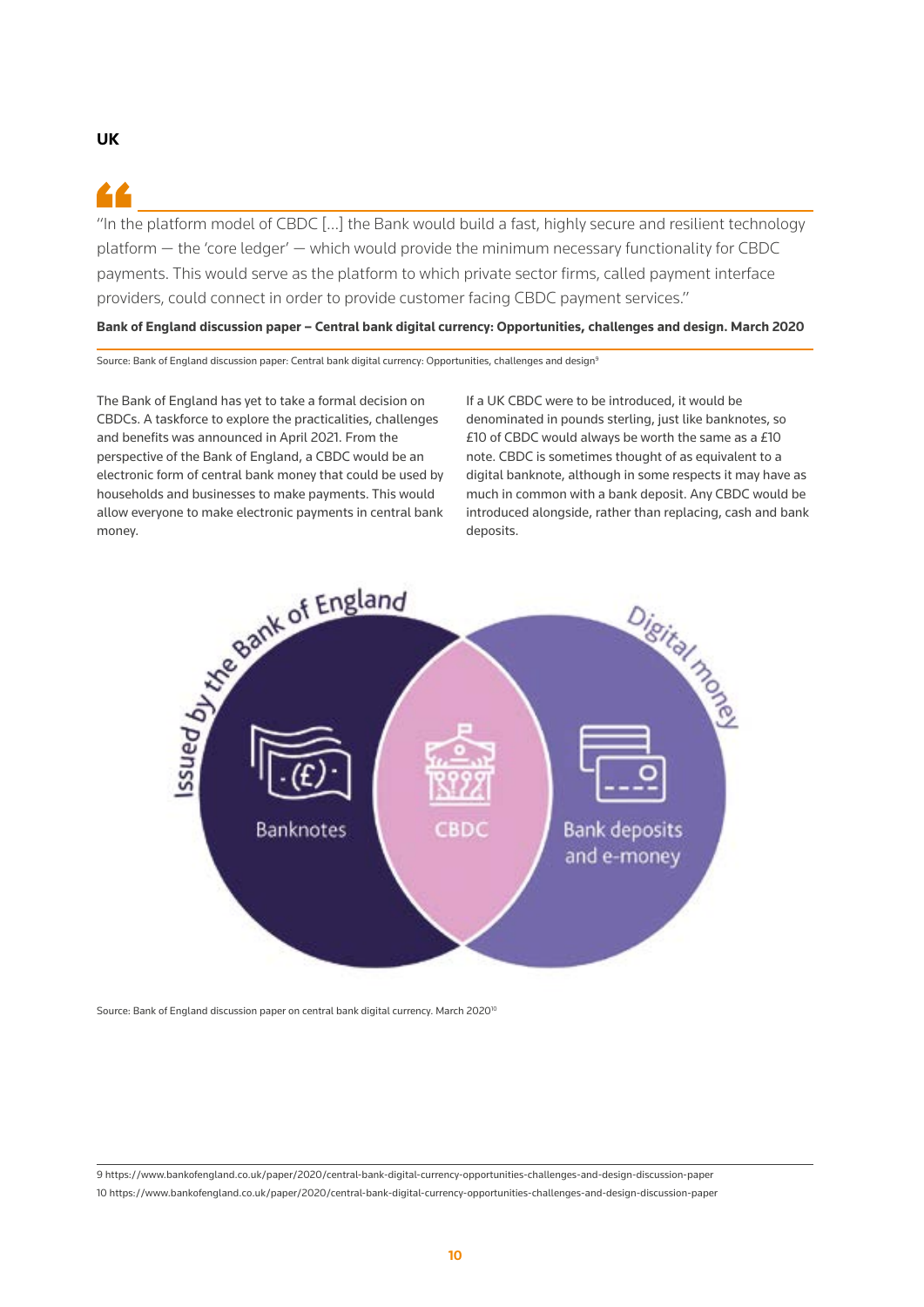### **United States**

The U.S. Federal Reserve has begun to consider the possibility of a digital currency and in February 2021 the central bank published<sup>11</sup> a report on preconditions designed to spark further inquiry.

"Separately, a significant policy process would be required to consider the issuance of a CBDC, along with extensive deliberations and engagement with other parts of the federal government and a broad set of other stakeholders. There are also important legal considerations. It is important to understand how the existing provisions of the Federal Reserve Act with regard to currency issuance apply to a CBDC and whether a CBDC would have legal tender status, depending on the design. The Federal Reserve has not made a decision whether to undertake such a significant policy process, as we are taking the time and effort to understand the significant implications of digital currencies and CBDCs around the globe."

### **"An Update on Digital Currencies," remarks by Lael Brainard, member, board of governors of the Federal Reserve System, August 2020**

The suggested preconditions are seen to be necessary but not necessarily sufficient. There are five broad areas:

- Clear policy objectives.
- Broad stakeholder support.
- Strong legal framework.
- Robust technology.
- Market readiness.

Within each area, detailed elements are discussed. These areas and elements are far from exhaustive because many systems, tools, processes and structures will need to be in place for a CBDC. In addition, many of these elements are interconnected. For example, engaging with a broad array of stakeholders and monitoring market readiness could inform clear policy objectives and vice versa.

Assuming the other preconditions are met, much will depend on the technology which will, in turn, influence the design and functionality of a digital currency. In some cases, business and operational requirements for a particular CBDC design may require the development of new technology. A nationwide CBDC arrangement based on distributed ledger technology, for example, would require further advances, such as enhanced transaction throughput capabilities given the size of the U.S. economy. Access or integration points, such as digital wallets, may require additional development to meet operational standards. A CBDC that can operate offline, for example, may require use of other technology such as secure hardware. Significant technology development and assessment work will be needed in three core areas:

- System integrity.
- Operational robustness.
- Operational resilience.

11 https://www.federalreserve.gov/econres/notes/feds-notes/preconditions-for-a-general-purpose-central-bank-digital-currency-20210224.htm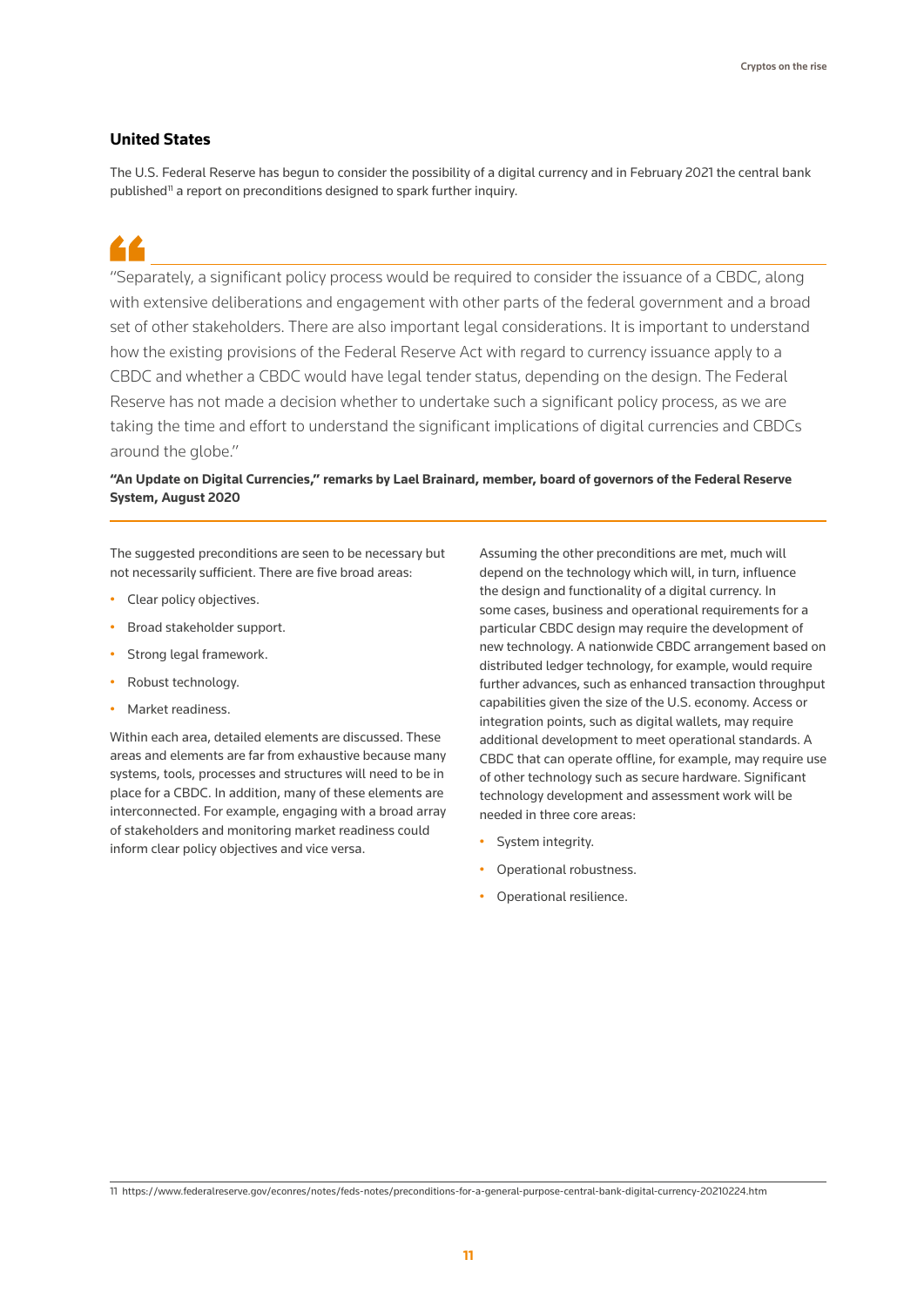The table below highlights main aspects of the technology capabilities needed to underpin a CBDC.

| <b>Technology capabilities</b>                                                                                                         | What aspects are important?                                                                                                                                                                                                                                                                                                                                                                                                                                          |
|----------------------------------------------------------------------------------------------------------------------------------------|----------------------------------------------------------------------------------------------------------------------------------------------------------------------------------------------------------------------------------------------------------------------------------------------------------------------------------------------------------------------------------------------------------------------------------------------------------------------|
| System integrity. A CBDC needs to perform<br>as intended in an unimpaired manner and free from<br>unauthorized manipulation.           | Ability provide a secure and efficient transfer of assets.<br>Accurate recordkeeping, effective anti-counterfeiting measures<br>and robust fraud detection.<br>Ability for the arrangement to manage and protect against<br>unauthorized access, use, disruption, modification, or destruction to<br>provide system confidentiality, integrity and availability.<br>Careful implementation of strong information security controls to<br>protect information assets. |
| Operational robustness. A CBDC must have the<br>ability to operate correctly and reliably across a<br>range of operational conditions. | Provide instant settlement with continuous 24-hour/7-day availability.<br>Include flexible and adaptable technology so the arrangement can<br>evolve as needed.<br>Due consideration to operational robustness of the ecosystem and<br>not only that of the arrangement operator (for example, issuance<br>and distribution of a CBDC to poorly designed or poorly operated<br>digital wallets may pose risks to the entire arrangement).                            |
| Operational resilience. A CBDC also needs the<br>ability to resist, absorb and recover from or adapt to<br>adverse conditions.         | Give due consideration to the potential impact of connectivity<br>outages if internet connection is required.<br>Address operational resilience from a people, information, systems,<br>processes and facilities perspective.<br>Consider endpoint-to-endpoint resilience (that is, the "standard"<br>for operational resilience should be at the end-user level and not<br>solely with the settlement function of the arrangement).                                 |

Source: "Preconditions for a general-purpose central bank digital currency", by Jess Cheng, Angela N Lawson and Paul Wong of the Federal Reserve Board, FEDS Notes, February 2021<sup>12</sup>

The preconditions articulated, and the work it will take to achieve them, are interconnected, so efforts in one area may lead to developments in another. These developments could strengthen or weaken the forces for change toward a general-purpose CBDC issuance. Each of the preconditions on its own will take significant time to achieve and, as such, represent only a starting point.

One of the strongest proponents of a CBDC in the United States has been Christopher Giancarlo, former chair of the CFTC and co-founder of the the Digital Dollar Project, a non-profit firm. The Digital Dollar Project has announced that it will launch five pilot programs to test the potential uses of a central bank digital currency, the first effort of its kind in the United States.

The private-sector pilots initially will be financed by Accenture Plc and involve financial firms, retailers and nongovernmental organizations, among others. The aim is to generate data that could help U.S. policymakers develop a digital dollar.

As noted above, CBDCs are the digital equivalent of banknotes and coins, giving holders a direct digital claim on the central bank and allowing them to make instant electronic payments.

Debit cards or payment apps are a form of digital cash, but those transactions are created by commercial banks based on money central banks credit to those banks' accounts. They are not fully government-backed, can take days to settle and often incur fees. Cryptocurrencies, meanwhile, are controlled by private actors.

12 <https://www.federalreserve.gov/econres/notes/feds-notes/preconditions-for-a-general-purpose-central-bank-digital-currency-20210224.htm>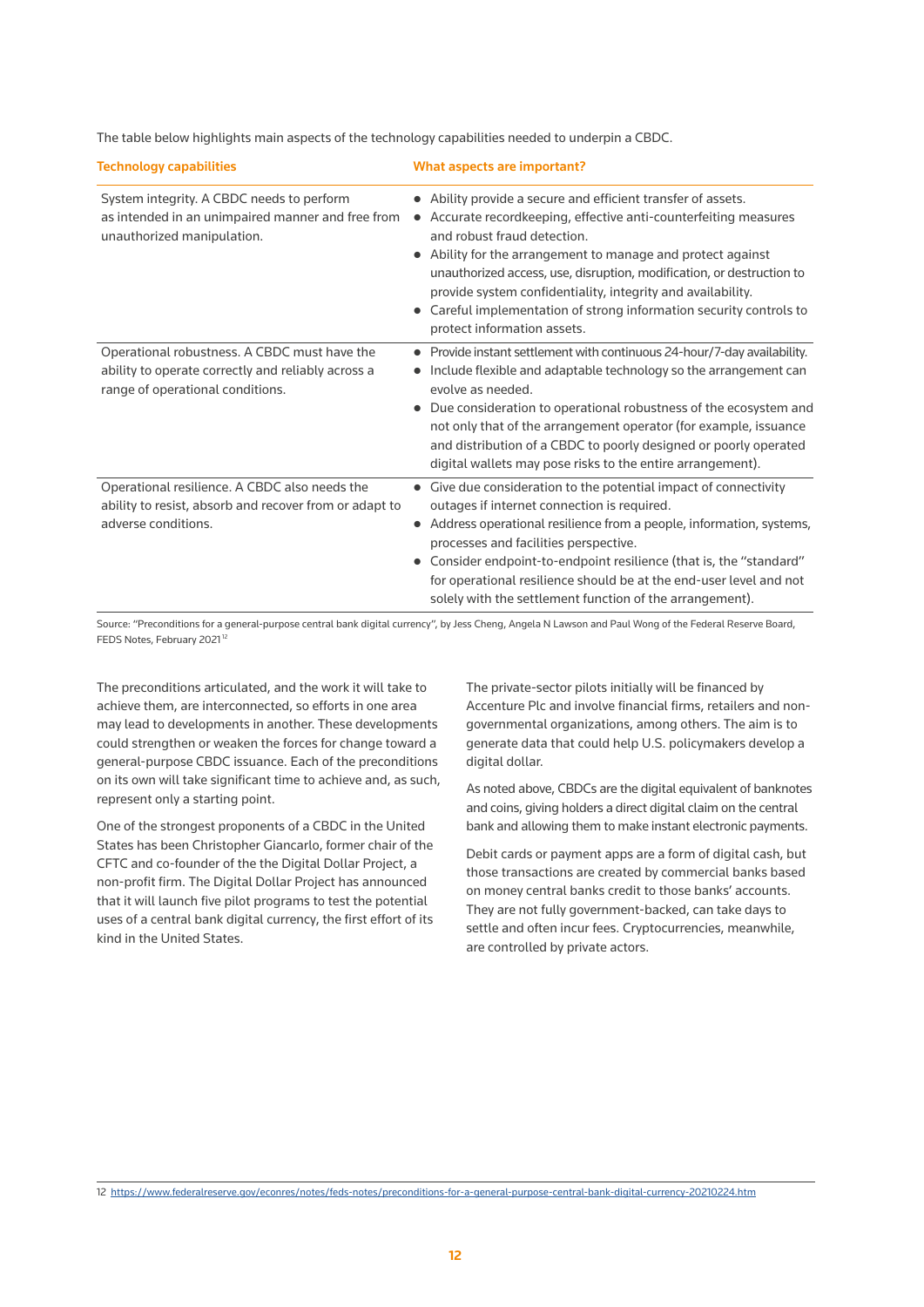"There are conferences and papers coming out every week around the world on CBDCs based on data from other countries," said Christopher Giancarlo, former chair of the CFTC and co-founder of the Digital Dollar Foundation.

"What there is not, is any real data and testing from the United States to inform that debate. We're seeking to generate that real-world data," Giancarlo said.

As guardian of the world's most widely used currency, the Federal Reserve is moving more cautiously. It is working with the Massachusetts Institute of Technology (MIT) to build a technology platform for a hypothetical digital dollar; however, Federal Reserve Chair Jerome Powell has said getting the digital dollar right was "far more important" than speed.

Giancarlo said Powell was correct to be cautious but that, as China pushes ahead, the United States must drive discussion on incorporating values such as privacy and freedom of commerce and speech into the development of CBDCs.

"It's vital that the United States asserts leadership as it has in previous technological innovations," Giancarlo said.

The pilot programs will complement the Fed's MIT project by generating data on the functional, sociological, business uses, benefits and other facets, of a digital dollar. The data is due to be released publicly.

Accenture has already worked on several CBDC projects in Canada, Singapore and France.

As with a comprehensive regulatory framework for cryptocurrencies, the creation of a CBDC in the United States will be a difficult task, although all signs suggest a serious effort is beginning to take shape.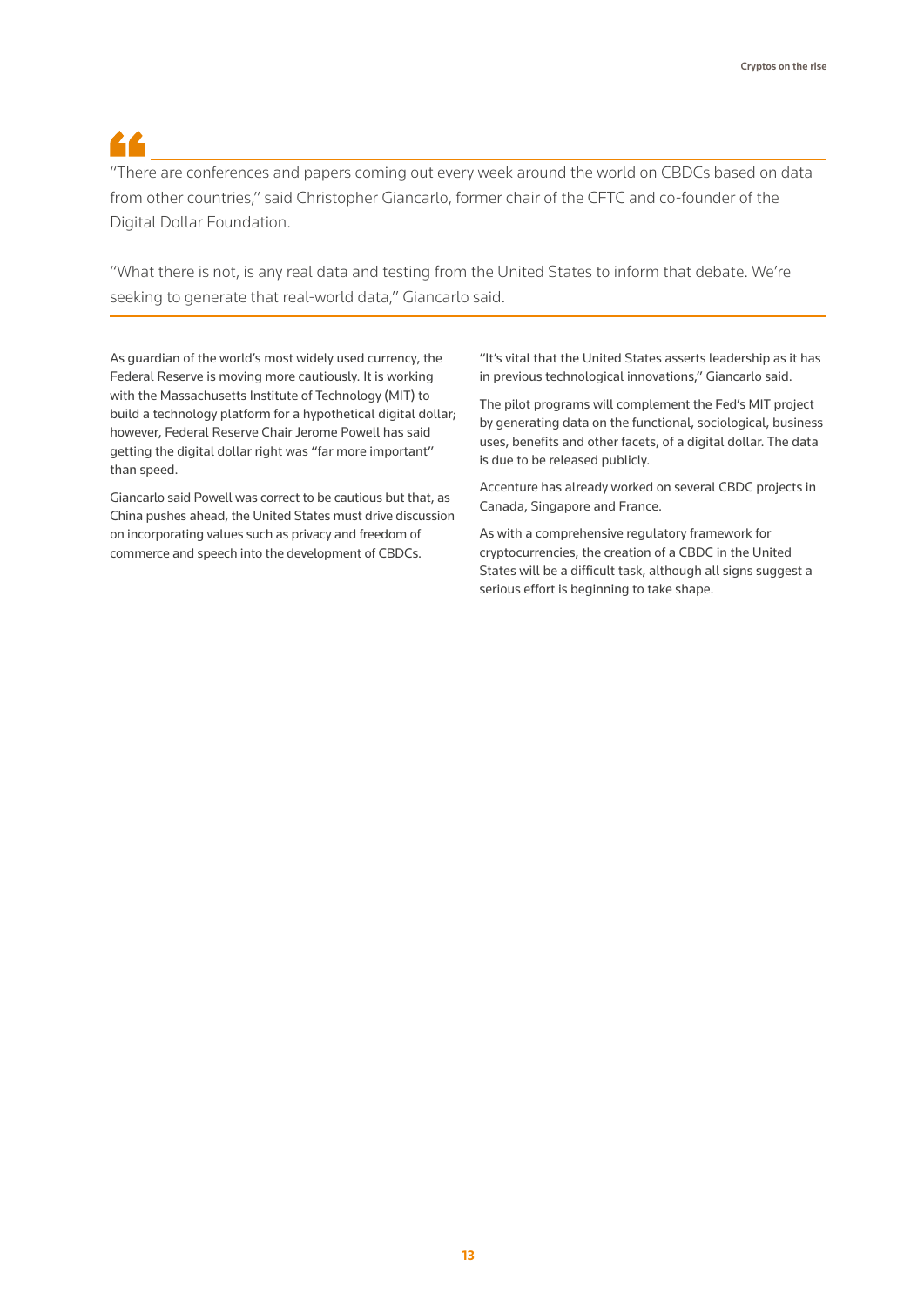## **Bitcoin has gone mainstream**

Bitcoin is labelled as a cryptocurrency though for many retail customers it is treated as an investment as they seek to weather the volatility and benefit from the valuation gains which have characterized bitcoin in recent years.

However bitcoin is labelled it, along with other cryptocurrencies, bring unique challenges for financial services firms. What had been thought of as a curiosity has now gone mainstream, as highlighted by the 2021 listing of Coinbase (a CSP) in the United States which reported around 53 million users and a quarterly trading volume of \$335billion.

The specific issues for financial services firms fall into four broad categories:

How to keep customer cryptocurrencies secure  $-$  as an example, Coinbase keeps 98% of customer funds stored offline and distributes bitcoin geographically in safe deposit boxes and vaults around the world.

- How to comply with all relevant prevention of money laundering, sanctions and know-your-customer obligations and avoid the firm being used for financial crime.
- How to protect potentially vulnerable customers — the spectacular gains of bitcoin have attracted unsophisticated investors who may not understand what they have invested in and what the losses may be.
- How to manage the competitive threat from Big Techs which are increasingly seen to be entering the payments services marketplace leveraging their oftenhuge customer bases and technological expertise.

Another issue is the regulatory perception of cryptocurrencies. Policymakers and regulators are, to a certain extent, playing catch-up on the regulatory approach to the likes of bitcoin, with rhetoric not necessarily in line with reality.

"Cryptocurrencies are 'a particular concern' when it comes to criminal activity and terrorist financing … I think many [cryptocurrencies] are used, at least in a transaction sense, mainly for illicit financing. And I think we really need to examine ways in which we can curtail their use, and make sure that anti-money laundering [sic] doesn't occur through those channels."

**Janet Yellen, secretary of the U.S. Treasury, speaking at a Senate Finance Committee, January 2021**

The perspective that cryptocurrencies are "mainly for illicit financing" does not appear to be borne out by the data. The rapid growth in cryptocurrencies suggests that the majority of cryptocurrency is not used for criminal activity. According to an excerpt from Chainalysis' 2021

report, in 2019, criminal activity represented 2.1% of all cryptocurrency transaction volume (roughly \$21.4 billion worth of transfers). In 2020, the criminal share of all cryptocurrency activity fell to just 0.34% (\$10.0 billion in transaction volume).



#### **Total cryptocurrency value sent and received by criminal entities vs. Criminal share of all cryptocurrency activity**

Source: Chainalysis 2021 Crypto Crime Report, January 2021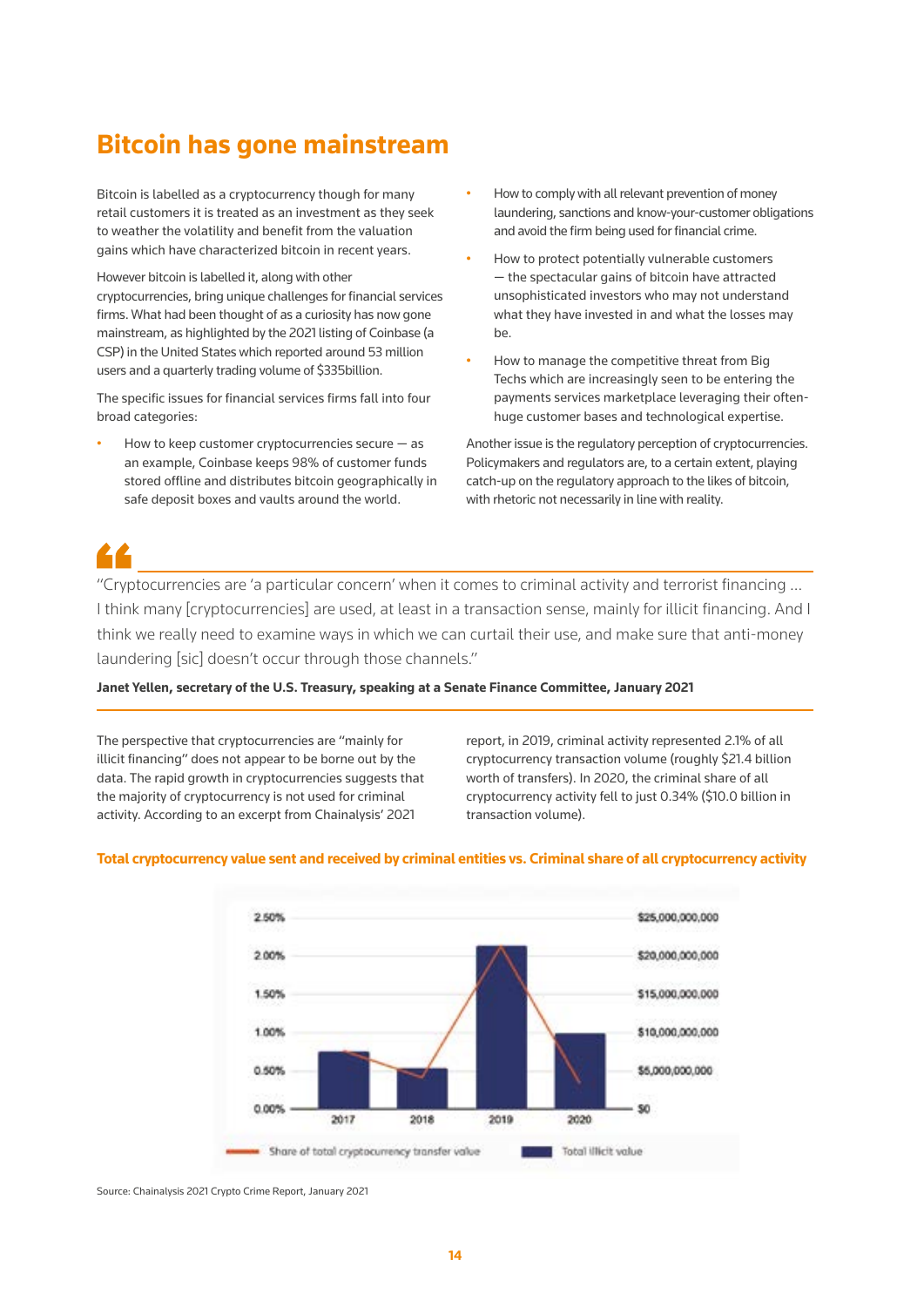The proportional decline point is further borne out by a 2011 United Nations Office on Drugs and Crime report<sup>13</sup> which estimated that between 2% and 5% of global GDP (\$1.6 to \$4 trillion) annually is connected with money laundering and illicit activity. The conclusion, therefore, is that criminal activity using cryptocurrency transactions is much smaller than that using fiat currency and its use would appear to be reducing year on year.

Firms would be well advised to engage with regulators on the risk realities of cryptocurrencies and, where feasible, seek to ensure the regulatory attention is on the broad issues rather than the often-myopic focus on the potential for illicit activity.

One such challenge is climate risk linked to the heavy demand for electricity used by computers to generate, or "mine" virtual currencies. According to the University [of Cambridge Bitcoin Electricity Consumption Index](https://cbeci.org/), in February 2021, bitcoin mining was estimated to be one of the top 30 energy users in the world.

Proponents of cryptos have argued and will argue in the future that the broader benefits of cryptos must be considered. They argue that crypto miners are embracing the use of renewable energy such as hydroelectricity and are having a positive impact on the overall adoption and shift toward green energy. They also argue that energy consumption associated with bitcoin mining is difficult to compare to that of the global banking and payment systems within traditional financial services industries.

### **Bitcoin uses more energy than Argentina**

If Bitcoin was a country, it would be in the top 30 energy users worldwide



National energy use in TW/h

Source: University of Cambridge Bitcoin Electricy Consumption Index BBC

Climate risk concerns and the electricity usage debate will continue in the future. A certainty though is that the ESG impact will be an important factor in future regulatory developments around the globe as policymakers craft new crypto regulations.

13 [https://www.unodc.org/documents/data-and-analysis/Studies/Illicit\\_financial\\_flows\\_2011\\_web.pdf](https://www.unodc.org/documents/data-and-analysis/Studies/Illicit_financial_flows_2011_web.pdf)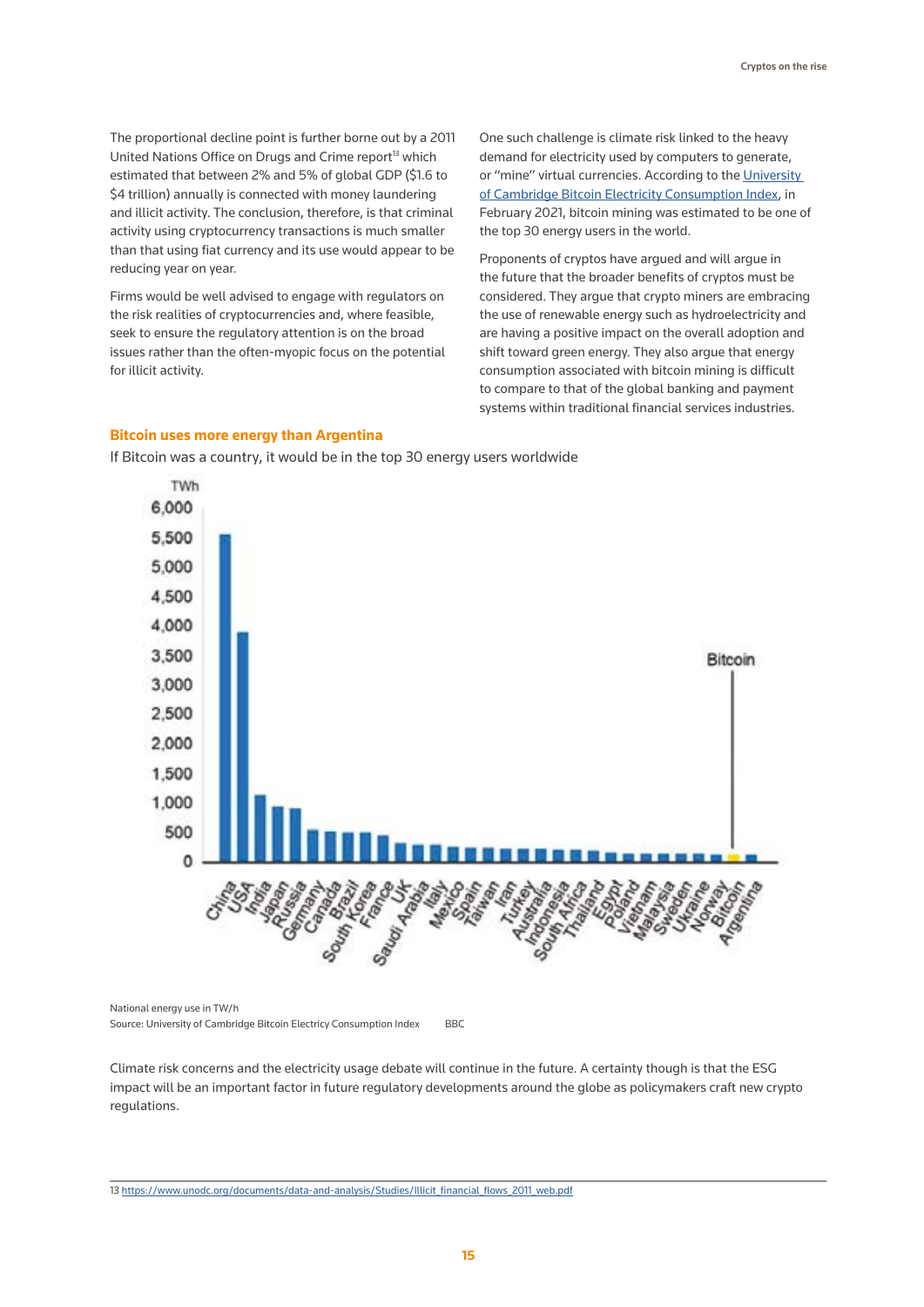### **The myriad risks of cyber-crime**

"The speed of technological change and a growing reliance on third-party, technology-based services is increasingly introducing new risks and vulnerabilities to the sector. To begin to address this, the FSB is focused on achieving greater convergence in areas such as regulatory reporting of cyber incidents, and we will deliver those recommendations to the G20 in October."

#### **Randal K, Quarles, Vice Chair for Supervision and Chair of the Financial Stability Board. March 2021**

Crises frequently tend to be accompanied by a rise in those seeking to take advantage of the situation to perpetrate crime. In 2021, this will increasingly be associated with cyber risk, such as "ransomware" attacks demanding payment in cryptocurrencies. The benefits from digital transformation and the successful deployment of cryptoassets will be under threat if those using them have no confidence in the cyber resilience of the transaction or safekeeping.

Firms and CSPs need to be vigilant and ensure they have deployed the best possible defences against all forms of technologically enabled attack, as well as against those that seek to use cryptos to perpetrate crime.

In December 2020, the International Monetary Fund published a staff discussion note<sup>14</sup> entitled "Cyber Risk and Financial Stability: It's a Small World After All" focusing on the threat to financial stability from attackers that undermine, disrupt and disable information and communication technology systems.

The publication outlines the potential impact of cyber risk. It notes that attackers have broad access to technology, allowing them to operate across borders and to attack financial firms and central banks either for profit or simply to disrupt. An accompanying speech<sup>15</sup> entitled "Financial Inclusion and Cybersecurity in the Digital Age" given by Kristalina Georgieva , managing director of the IMF, stated two facts: on average, 106 people gain access to the internet in sub-Saharan Africa every second, while hackers attack<sup>16</sup> computers with internet access an average of once every 39 seconds.

The increase in the incidence of attacks, rising losses and the recognition of the potential for serious disruption to the functioning of the financial system has elevated cyber risk from a concern of IT departments to a central risk management issue for all financial institutions and a risk to system-wide stability.

In terms of definitions, "cyber" relates to the interconnected infrastructure of information and communications systems, data, processes, and persons and their interactions. "Cybersecurity" means the preservation of confidentiality, integrity, and availability of this infrastructure; "cyber risk" is the probability and impact of events that jeopardize cyber security or violate security or acceptable use policies, whether resulting from malicious activity or not. The IMF's report focuses on malicious activity.

Financial systems are at varying states of readiness to manage cyber-attacks, and the international response is fragmented. The IMF suggests there are six major gaps that, if addressed, could considerably reduce cyber risk and help safeguard financial stability. These build on the need to pay greater attention to prevention, mitigation, measurement and recovery. Addressing the gaps will require a collaborative effort by standard-setting bodies, national regulators and industry associations, as well as by international financial institutions and other capacity development providers.

The six major gaps identified, and hence areas for further work, are:

- Improving cyber risk analysis and integration into financial stability analysis.
- Driving greater consistency in regulatory frameworks, with financial supervisors. developing and promoting greater consistency in the design and implementation of national cyber-security regulatory frameworks.
- Enhancing operational resilience, response and recovery through development and testing of national and cross-border response protocols to significantly improve the ability of authorities to successfully respond to cyber incidents.
- Strengthening information-sharing by addressing obstacles to the exchange of cyber-security-related information.

15 https://www.imf.org/en/News/Articles/2020/12/10/sp121020-financial-inclusion-and-cybersecurity-in-the-digital-age?cid=em-COM-123-42402 16 https://eng.umd.edu/news/story/study-hackers-attack-every-39-seconds

<sup>14</sup> https://www.imf.org/-/media/Files/Publications/SDN/2020/English/SDNEA2020007.ashx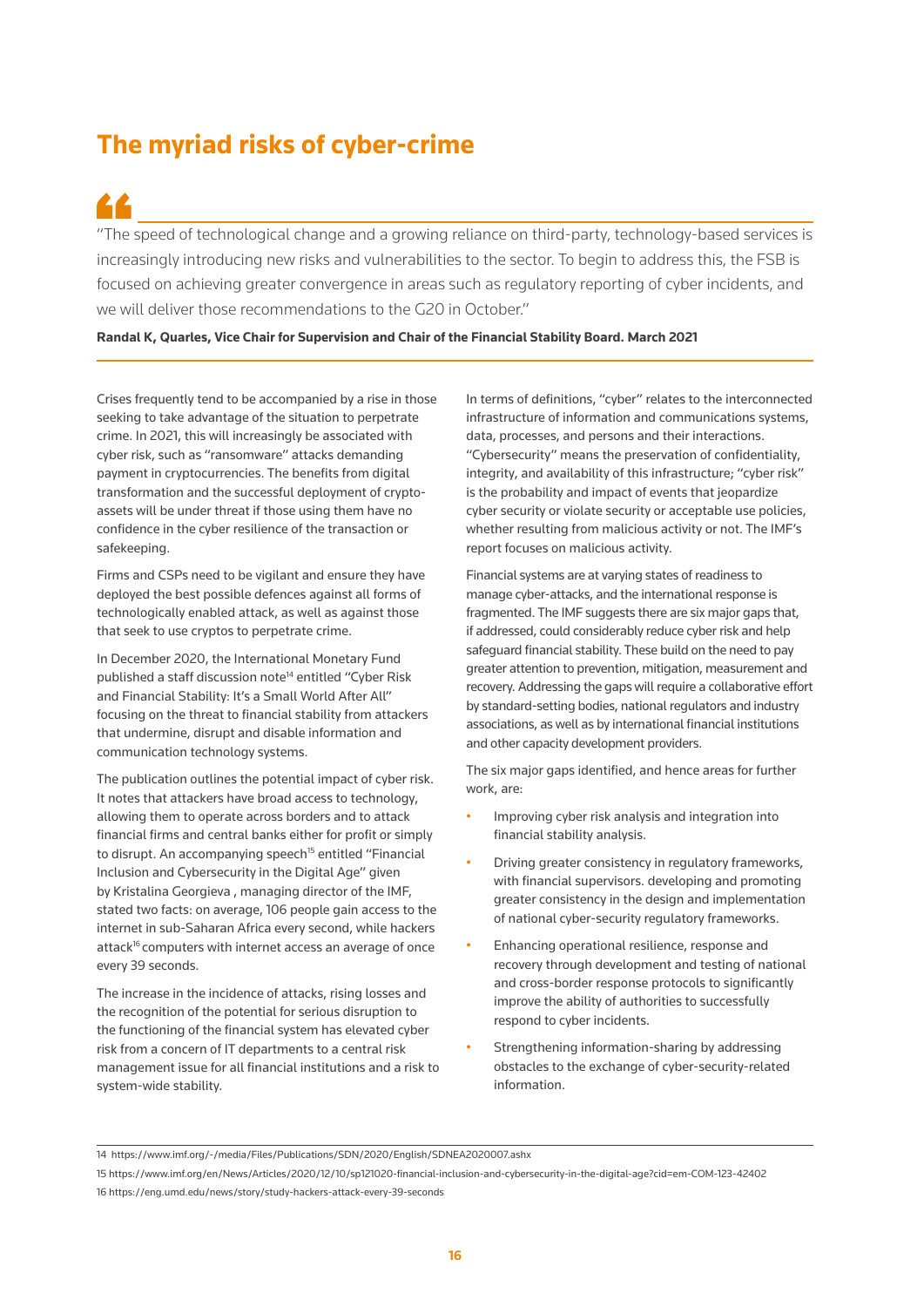- Intensifying the defence against cyber-attacks by building strong domestic capabilities and enhanced cross-border coordination of investigation and enforcement.
- Increasing capacity development by building skills, resources, and operational capacity in all countries.

The IMF is seeking to enhance the focus on cyber risk. In terms of the six areas for further work perhaps the most challenging is capacity development.

Cyber risk affects both advanced economies and lowincome countries. The IMF warns countries that fall behind in their ability to resist and respond to attacks will suffer disproportionately as other countries build stronger defences. At the same time, attacks on countries strongly linked to the financial system could spill over to others and endanger financial stability.

The international community has various programs in place to assist low-income countries with the development of technical skills and resources, but additional attention to capacity and financial stability concerns would benefit the community as a whole. International financial institutions, including the IMF, have an important role to play in supporting capacity building and delivering technical assistance to financial supervisors and central banks in developing economies, to help them in their efforts to identify, measure, monitor, and address the risks to financial stability posed by cyber risks. This is imperative in an environment where the increasing digitalization of financial services delivery and the entry of many new providers may present new vulnerabilities.

Capacity development has challenges and starts from a low baseline. In September 2019, the IMF's Monetary and Capital Markets Department published a report<sup>17</sup> on cyber security risk supervision highlighting emerging practices that contribute to effective cyber security risk supervision. It emphasized how these practices can be adopted by regulatory and other bodies that are at an early stage of developing a supervisory approach to strengthen cyber resilience.

The cyber security risk supervision report highlighted the profound dearth of the specialist technical skills needed to combat cyber-attacks and build cyber resilience. An IMF survey of 40 developing jurisdictions revealed that 92.5% face skills shortages in cyber security regulation and supervision. The IMF said "anecdotal evidence points to a similar situation in advanced economies". Regulators will need to make considerable investments to fill such skills gaps, at a time when financial services firms are also seeking to recruit similar talent.

In the IMF's opinion, the critical lack of specialist skills should not prevent supervisors from beginning to build information-gathering and sharing systems or from improving basic security practices (cyber hygiene. Supervisors should also begin to deploy resources toward key assets and carry out basic cyber exercises, the IMF said.

Together, the IMF publications make many sensible recommendations for policymakers, financial services supervisors and, by association, the firms they regulate. The main theme is the need for more specialist skills. The IMF suggests firms can take a variety of approaches to capacitybuilding — for example, the acquisition of specialists, training generalist supervisors, leveraging internal resources — and says this should be expected to be a steady and continuous process. A good first step would be for firms and supervisors to undertake a skills audit to determine the exact level and nature of existing skills and then to allocate the appropriate level of resources to fill the most urgent gaps and start the required capacity building.

"The task of combating cyber-security risk can appear daunting, especially for supervisory authorities facing resource constraints, but some key actions must be taken by all," the IMF said.

Recent experience proves no corner of the financial system is immune to cyber-attacks, according to the IMF.

In an illustration of the impact of cyber-enabled crime, the estimated top-three successful crypto heists in the last decade netted around \$1.3 billion:

- Coincheck crypto heist in January 2018, netted \$534 million.
- Mt. Gox heist in November 2011, netted \$450 million.
- KuCoin hack in September 2020, netted \$280 million.

 Of even more concern are the ramifications of cyber-attacks or hacking. At the end of 2020, the United States issued an emergency warning after discovering that "nation-state" hackers hijacked software used by almost all Fortune 500 companies and multiple federal agencies to gain entry to secure IT systems. The U.S. Department of Homeland Security's cybersecurity arm ordered all federal agencies to disconnect from SolarWinds' Orion platform, used by IT departments to monitor and manage their networks and systems. FireEye, a cyber-security company that said it had fallen victim to the hacking campaign, said it had already found "numerous" other victims including "government, consulting, technology, telecom and extractive entities in North America, Europe, Asia and the Middle East".

In May 2021, the Colonial Pipeline, a privately held company that transports 2.5 million barrels a day from Texas through the south-eastern United States supplying around 45% of the East Coast's supply of diesel, gasoline and jet fuel, was hit by a ransomware attack. The attack shut down the pipeline for nearly a week, causing refineries to curb operations and leading to major gas shortages, while airlines scrambled to divert jet fuel from other locations.

Colonial eventually paid a \$4.4 million ransom to hackers in untraceable cryptocurrencies to regain control of their servers through a decryption tool to restore operations.

17<https://www.imf.org/~/media/Files/Publications/DP/2019/English/CRSEA.ashx>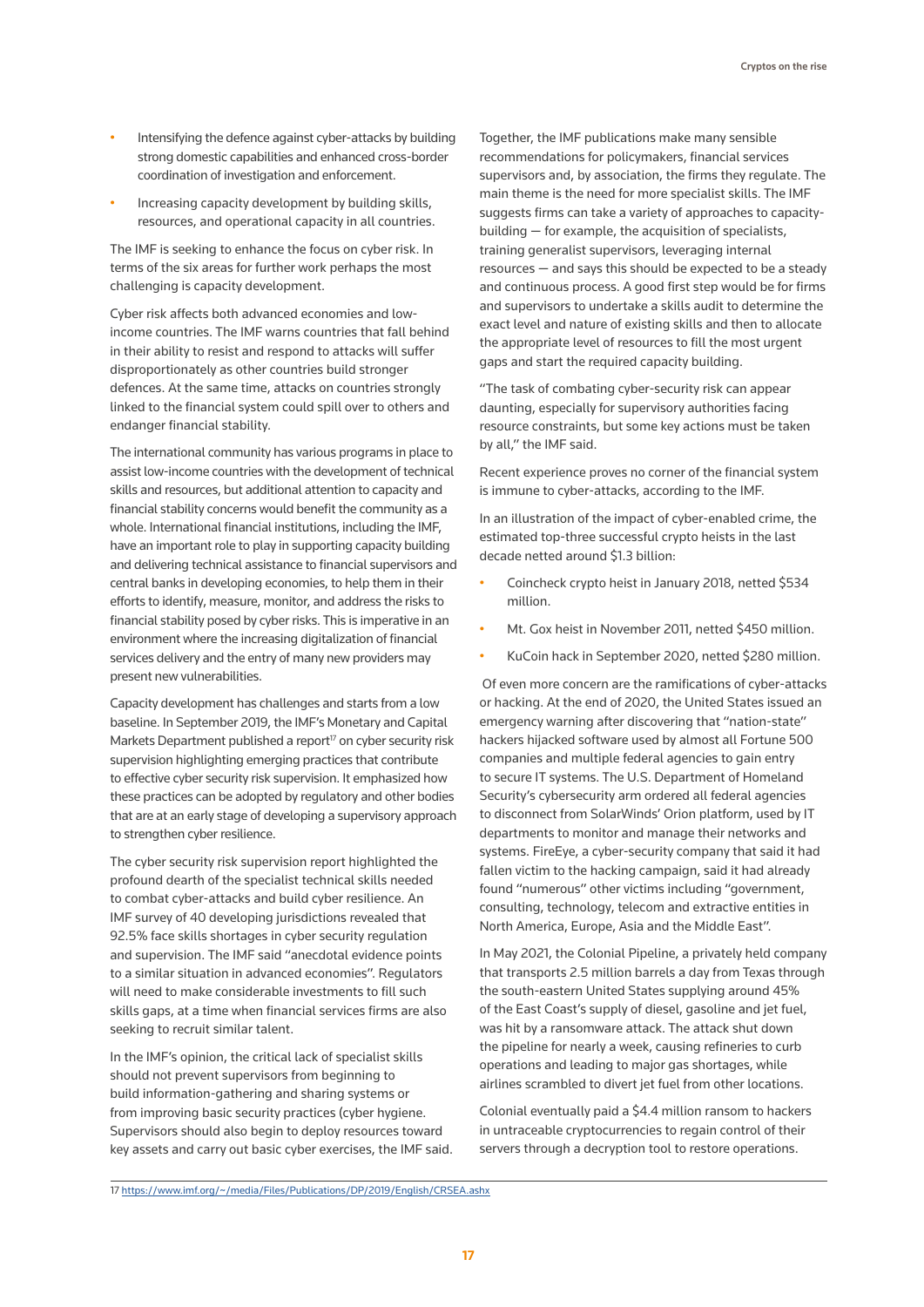"Of the three areas I've covered, cyber presents arguably the most difficult prudential threat: unlike GCRA [governance, culture, remuneration and accountability] or climate risk, it's driven by malicious and adaptive adversaries who are intent on causing damage. Cyclones and bushfires can be devastating, but they're not doing it on purpose."

### **Wayne Byres, chair of the Australian Prudential Regulation Authority, in a speech to the Committee for the Economic Development of Australia, April 2021**

The threat from financial crime also makes cyber resilience essential. A May 2020 paper<sup>18</sup> published by the FATF reported an increase in COVID-19-related crimes, including fraud, cyber crime and misdirection or exploitation of government funds or international financial assistance. The latter was seen as creating new sources of proceeds for illicit actors. The paper identified challenges, good practices and policy responses to new money laundering and terrorist financing threats and vulnerabilities arising from the COVID-19 crisis.

Emerging risks and vulnerabilities could result in criminals finding ways to:

- Bypass customer due diligence measures.
- Increase misuse of online financial services and virtual assets to move and conceal illicit funds.
- Exploit economic stimulus measures and insolvency schemes as a means for natural and legal persons to conceal and launder illicit proceeds.
- Increase use of the unregulated financial sector, creating additional opportunities for criminals to launder illicit funds.
- Misuse and misappropriate domestic and international financial aid and emergency funding.
- Exploit COVID-19 and the associated economic downturn to move into new cash-intensive and highliquidity lines of business in developing countries.

FATF has cited virtual assets among its concerns. It has also highlighted the more widespread use of the unregulated financial sector which could also entail cryptos given the inconsistent regulatory definitions in place. Firms need to undertake a gap analysis to ensure their own practices are in line with the good or better practices referenced by FATF.

Cyber is one area where the basics done consistently well will go a long way toward providing firms and their customers with a reasonable degree of resilience.

18 [https://www.fatf-gafi.org/media/fatf/documents/COVID-19-AML-CFT.pdf]( https://www.fatf-gafi.org/media/fatf/documents/COVID-19-AML-CFT.pdf)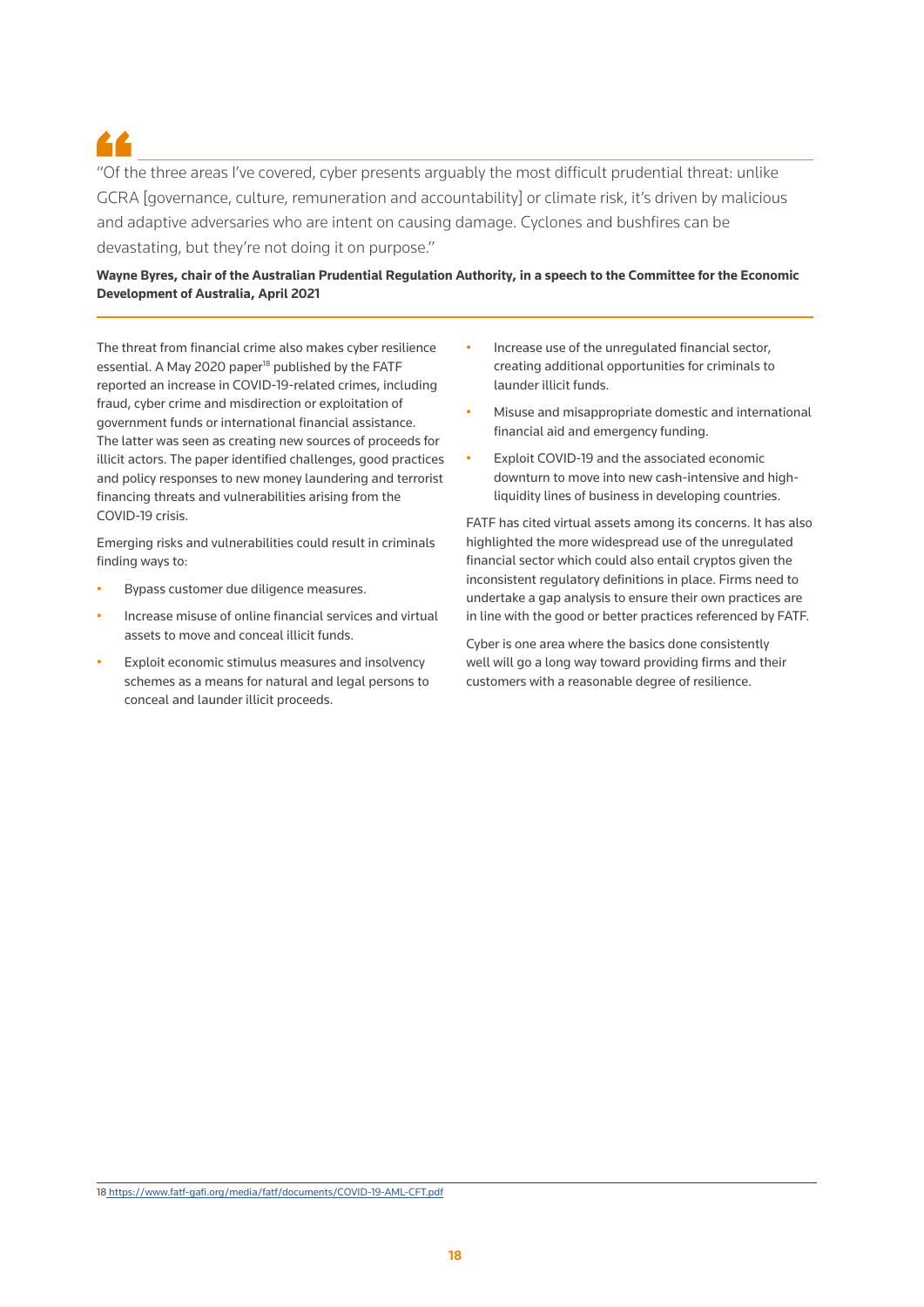## **Closing thoughts**

Policymakers, regulators and firms all need to play their part in ensuring that cryptos are as "safe" as possible not only in terms of investment risk but with regards to regulatory certainty and cyber resilience.

"And if things develop as some might believe, tomorrow's financial system will not be made up of banks, central banks and national currencies but of electronic signals that transfer cryptocurrencies from one digital wallet to another."

**Ida Wolden Bache, deputy governor of Norges Bank (Central Bank of Norway), speech entitled "FinTech, BigTech and cryptos — will new technology render banks obsolete?", May 2021**

Supranational policymakers must continue to work toward consistent definitions of what is, and what is not, inside the regulatory perimeter. Cryptos may be treated as a currency, an investment or a security under current regulatory regimes, or they may not be covered at all. Cryptos, bitcoin in particular, may have gone mainstream but if they are to deliver their potential there is a need for clarity about how they are supervised.

A good first step would be alignment on definitions. Even if jurisdictions end up banning some or all cryptos (particularly for retail customers), it would be on the basis that international financial services had a common understanding of what was legal, and where.

In particular, there needs to be a line of sight to the risks attached to crypto products. A coherent suite of definitions will be needed, and regulators then need to agree on the risks inherent in cryptos, specifically on the risks, including:

- Financial stability;
- Vulnerable customers and those excluded from the digital world;
- The potential for money laundering and other illicit activities to take advantage of the lack of transparency and potential for anonymity;
- Competitive disruption as Big Techs develop their crypto offerings;
- The need for better cyber hygiene and operational resilience.

The developing understanding of crypto risks and their root causes will also need much better data to be shared by firms, CSPs and others. Regulators need to upgrade both technology and skill sets. Technological skill sets are already at a premium and regulators should consider investing in the skills which will be required to supervise cryptos. Firms should do the same.

The regulatory overlay for crypto-assets is rapidly evolving as several countries are at the forefront of adoption and are establishing themselves as crypto-friendly. Singapore, Bermuda, the EU, and the UK are establishing themselves as allies to varying degrees. Parts of Africa and India have meanwhile taken steps to restrict or prohibit citizens from owning or using cryptos.

Top officials in India have called cryptocurrencies a "Ponzi scheme" but have said there will be "a very calibrated position taken." The senior official told Reuters, however, that the plan is to ban private crypto-assets while promoting blockchain. The Reserve Bank of India has also voiced concern, citing what it said were risks to financial stability from cryptocurrencies while working on launching its own digital currency.

In September last year, the EU introduced a proposal to regulate crypto-assets. The Markets in Crypto-assets Regulation<sup>19</sup> (MICA), if adopted, will regulate all issuers and service providers dealing with crypto-assets. This could be the first comprehensive rulemaking of its kind, although it is unclear whether the regulations will provide the certainty sought by many participants or be overly burdensome, which could deter future innovation.

With crypto-asset rulemaking in Europe off to a head start, it remains to be seen if the United States will race to catch up, or given the need to accommodate multiple stakeholders, take a more wait-and-see approach. Harmonization or coordination of rules will be essential, but may not happen for some years.

In the interim, the regulatory landscape for digital assets will evolve, probably more slowly than some desire and likely at a much slower than the forms of technology themselves.

It is in everyone's interest that cryptos are subject to a regulatory regime with a clear perimeter, coherent definitions and an agreed, well-informed stance on risk and risk management.

<sup>19</sup> <https://eur-lex.europa.eu/legal-content/EN/TXT/?uri=CELEX%3A52020PC0593>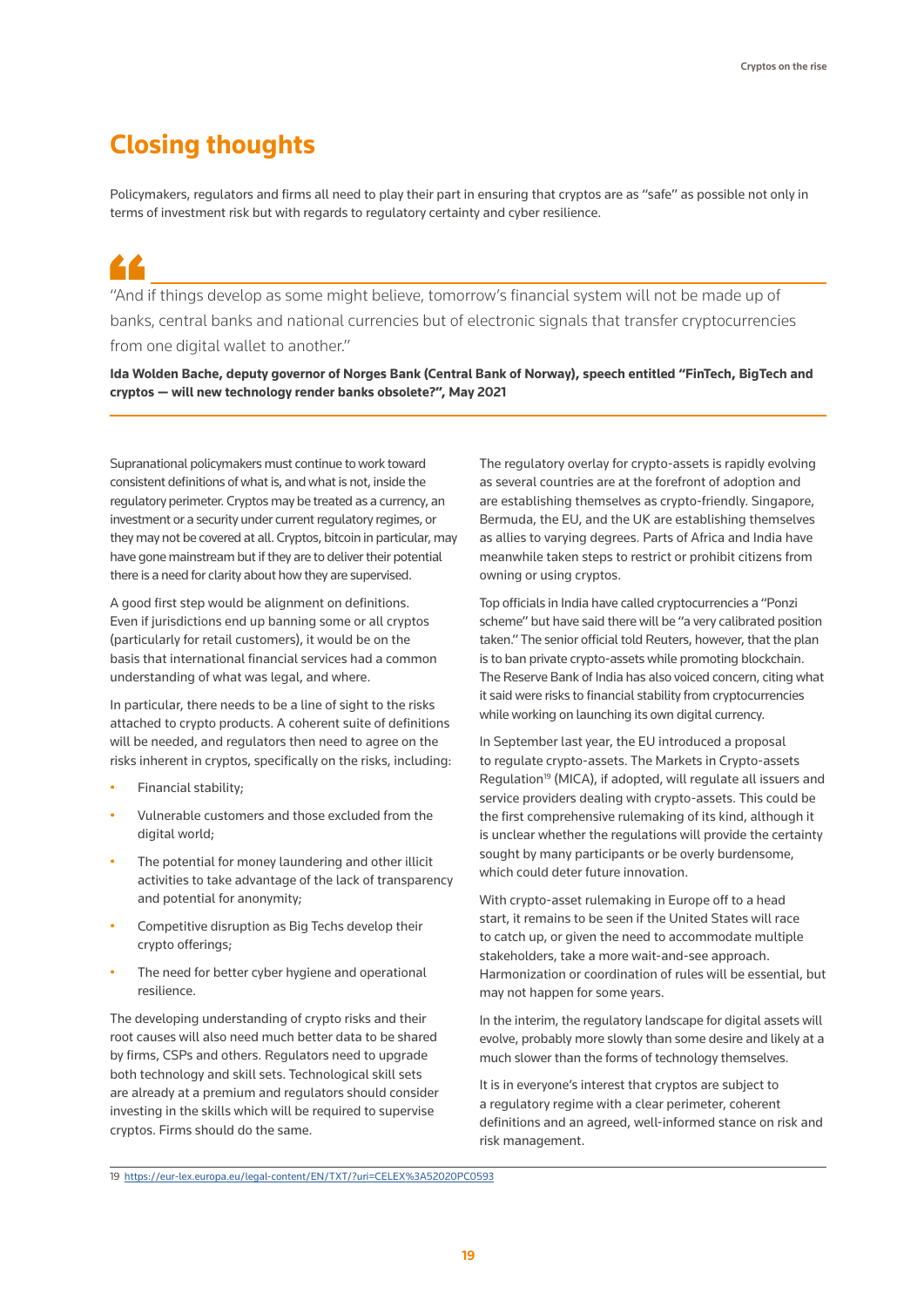## **Compendium – Cryptocurrency regulations by country Cryptocurrency regulations by country**

### **June 1, 2021**

*By Todd Ehret and Susannah Hammond, Regulatory Intelligence*

The public appetite and enthusiasm for cryptocurrencies such as bitcoin have exploded in recent years. First introduced in 2008 as an alternative and disruptive technology to traditional banking and payments, bitcoin and other digital currencies or digital assets were met with skepticism and caution as they were not understood. Their anonymity also made cryptocurrencies susceptible to misuse in illicit activities.

Much has changed in recent years, as the number of users has exploded, and some established financial services firms have also begun to test the crypto waters. Prices have rocketed despite incredible volatility, and financial regulators and regulations have struggled to keep pace.

The regulatory regime surrounding cryptocurrencies is fragmented and stretches to the extremes of outright bans in some jurisdictions, to some countries that are advocates.

Complete restrictions are somewhat rare and difficult to enforce, with crypto markets regularly shrugging off news of restrictions in some jurisdictions, but regulators are scrambling to clarify rules and keep pace with crypto's exploding popularity.

The regulatory overlay related to digital assets such as bitcoin and other cryptocurrencies in its infancy, and the challenge of building a regulatory framework often is complex and uncertain. Many market participants insist on a more established regulatory regime and certainty, which likely means new rules, regulations, or at a minimum official guidance. The race to create such a regulatory regime is now underway.

Crypto-assets, cryptocurrencies, central bank digital currencies and non-fungible tokens make up the new "crypto" universe, and each provides unique benefits, challenges, and complexities. This annex provides a country-by-country summary of the cryptocurrency regulatory picture. The list below focuses on cryptocurrencies such as bitcoin. It provides an overview for each country, the regulatory state of play and links to the primary financial regulatory authorities or relevant documents. Much of the regulatory framework is still developing, and regulations and restrictions also vary greatly depending on uses such as payments, investments, derivatives, and tax status. Most countries have generally found ways to tax gains or income derived from cryptocurrencies, and some have more specific obligations than others. Few pure "tax havens" remain.

Regulatory Intelligence may delve deeper into other aspects of cryptos such as non-fungible tokens and digital central bank currencies in future articles or special reports.

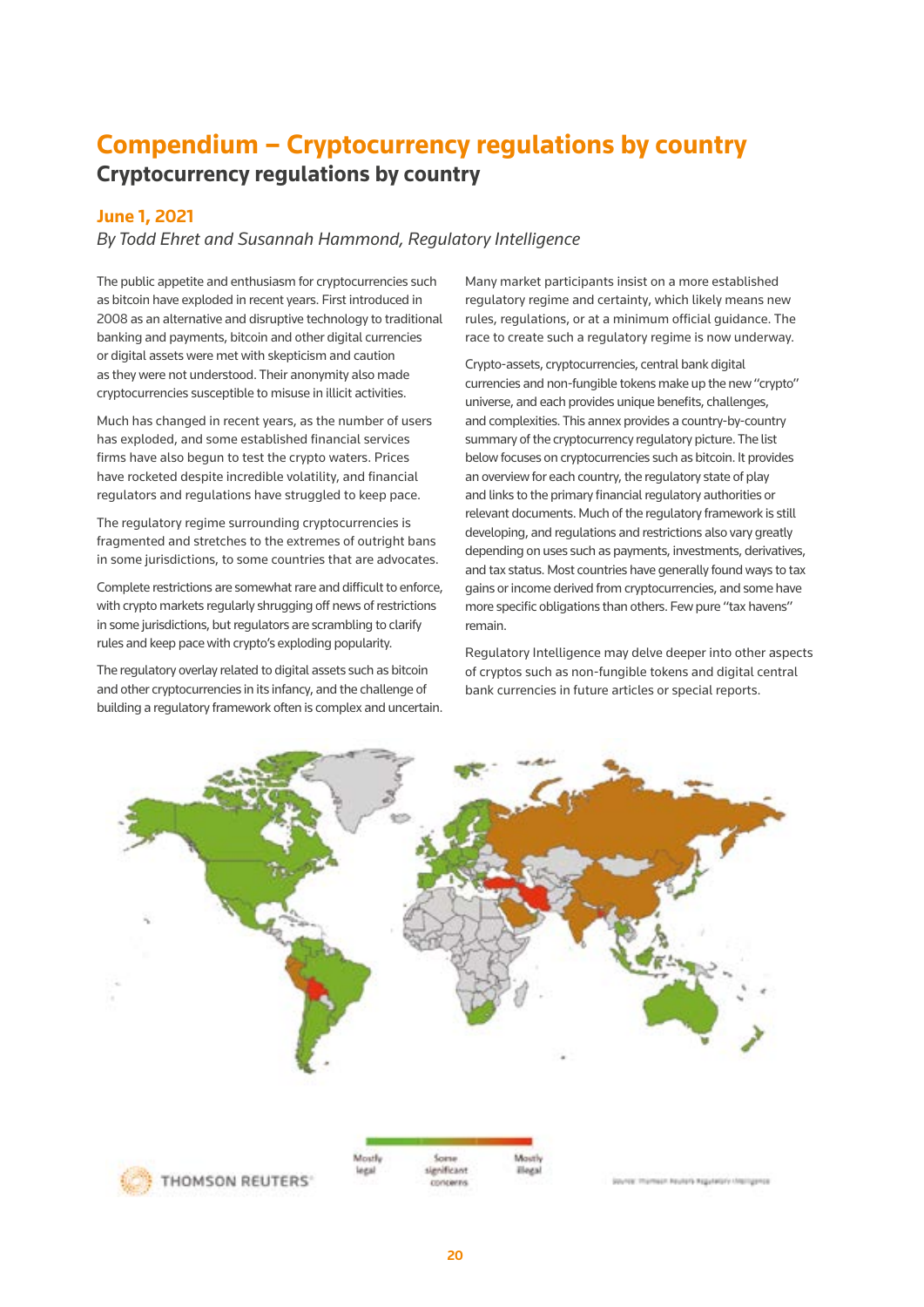### **North America**

**Canada –** Canada has been an early adopter and is seen as quite "crypto-friendly" with several approvals of bitcoin exchange-traded funds (ETFs). [Canadian Securities](https://www.securities-administrators.ca/aboutcsa.aspx?id=2033)  [Administrators \(CSA\)](https://www.securities-administrators.ca/aboutcsa.aspx?id=2033) and the Investment [Industry Regulatory](https://www.iiroc.ca/documents/2021/61a4428e-a8ad-4f1b-a542-85855ca18155_en.pdf)  [Organization of Canada \(IIROC\)](https://www.iiroc.ca/documents/2021/61a4428e-a8ad-4f1b-a542-85855ca18155_en.pdf) have issued guidance requiring crypto trading platforms and dealers in Canada to register with the local provincial regulators. Firms dealing with cryptos are considered money service businesses (MSBs) and must also register with the [Financial Transactions and Reports Analysis](https://www.fintrac-canafe.gc.ca/msb-esm/msb-eng)  [Centre of Canada \(FINTRAC\)](https://www.fintrac-canafe.gc.ca/msb-esm/msb-eng). The requirements also apply to foreign-based firms if they have Canadian customers.

The [Canada Revenue Authority \(CRA\)](https://www.canada.ca/en/revenue-agency/programs/about-canada-revenue-agency-cra/compliance/digital-currency/cryptocurrency-guide.html) generally treats cryptocurrency like a commodity for purposes of the Income Tax Act.

**Mexico –** Mexico has embraced cryptocurrencies and is seen as a very crypto-friendly jurisdiction. The Mexican government and the financial authority, [CNBV](https://www.gob.mx/cnbv) enacted a new set of [fintech](http://www.diputados.gob.mx/LeyesBiblio/ref/lritf.htm)  [laws](http://www.diputados.gob.mx/LeyesBiblio/ref/lritf.htm) in March 2018. Its largest crypto exchange, Bitsos, has more than 1 million users on its platform.

Mexico's Federal AML Law was amended in March 2018 to include transactions with "virtual assets".

#### **Central and South America**

**Argentina –** In Argentina, investing in cryptocurrencies is legal but they are not considered legal currency or tender as they are not issued by the government. Although there are no regulations, profits are taxable. Legislation has been proposed to create a national legal and regulatory framework for crypto-assets as a means of payments, investments, and transactions.

#### [The Argentina Securities and Exchange Commission \(CNV\)](https://www.argentina.gob.ar/cnv)

will be the regulatory body with oversight responsibilities and plans to maintain a national registry of operations with transactions reported to the Financial Information Unit (FIU) for compliance with anti-money laundering requirements.

Argentina's Federal Administration of Public Income (AFIP) and central bank have requested more information from domestic crypto exchanges and banks. Gains from cryptos are generally taxable at a 4% to 6.5% rate on gross income for each digital currency transaction.

**Bolivia –** The Bolivian government banned the use of cryptocurrencies such as bitcoin in 2014, in the belief that it would facilitate tax evasion and monetary instability. "It is illegal to use any kind of currency that is not issued and controlled by a government or an authorized entity," [Bolivia's central bank \(BCB\)](https://www.bcb.gob.bo/) said.

**Brazil –** Cryptocurrencies in Brazil are largely unregulated. Legislators have, however, begun to propose a series of regulations that might fill the void if enacted. The [Brazilian](http://conteudo.cvm.gov.br/subportal_ingles/index.html)  [Securities and Exchange Commission, or CVM](http://conteudo.cvm.gov.br/subportal_ingles/index.html) has approved two crypto ETFs. The Brazilian government has declared

Mexico's tax framework for cryptocurrencies is expected to change as there is no official position. Most see cryptos as intangible assets where gains would be taxed at 30% for corporations and anywhere from 2% to 35% for individuals.

**United States –** The regulatory framework for cryptocurrencies is evolving despite overlap and differences in viewpoints between agencies. Although the Securities and [Exchange Commission](https://www.sec.gov/files/digital-assets-risk-alert.pdf) is widely seen as the most powerful regulator, [Treasury's FinCEN,](https://home.treasury.gov/news/press-releases/sm1216) the [Federal Reserve Board,](https://www.federalreserve.gov/econres/notes/feds-notes/tokens-and-accounts-in-the-context-of-digital-currencies-122320.htm) and the CFTC have issued their own differing interpretations and guidance. The SEC often views cryptos as securities, the CFTC calls bitcoin a commodity, and Treasury calls it a currency. The Internal Revenue Service (IRS) defines cryptocurrencies as "a digital representation of value that functions as a medium of exchange, a unit of account, and/or a store of value" and has issued tax quidance accordingly.

Despite the muddied regulatory framework, the United States is seen as home to the largest number of crypto investors, exchanges, trading platforms, crypto mining firms and investment funds.

that bitcoin is an asset and therefore is subject to capital gains taxes. Brazil has said that existing AML laws extend to virtual currencies in a few contexts.

The [Special Department of Federal Revenue of Brazil](http://normas.receita.fazenda.gov.br/sijut2consulta/link.action?visao=anotado&idAto=100592) has published a document on cryptocurrency taxes in the country.

**Chile –** The Chilean government has committed to develop a regulatory and oversight framework for cryptocurrencies and the growing number of cryptocurrency exchanges in the country. In the absence of a legal framework, the [Central](https://www.cmfchile.cl/portal/principal/613/w3-article-25729.html)  [Bank and the Financial Market Commission](https://www.cmfchile.cl/portal/principal/613/w3-article-25729.html) has said that existing regulations are applicable to cryptocurrencies.

The Chilean Internal Revenue Service (SII) is the only institution so far to have issued legislation on cryptocurrencies [in Notice no 963, issued on May 14, 2018.](https://www.sii.cl/normativa_legislacion/jurisprudencia_administrativa/ley_impuesto_renta/2018/ja963.htm) The SII released a determination on the taxation of income obtained from buying and selling cryptocurrencies. It said that Tax Form 22 would require the declaration "from the sale of foreign currencies of legal course or assets digital/ virtual, such as cryptocurrencies (for example, bitcoins)".

**Colombia –** In Colombia there is no specific legislation regulating the use of cryptocurrencies. The [Banco de](https://www.banrep.gov.co/es/publicaciones/documento-tecnico-criptoactivos)  [la República,](https://www.banrep.gov.co/es/publicaciones/documento-tecnico-criptoactivos) the country's monetary, exchange and credit authority, and the Superintendencia Financiera de Colombia (SFC), the government agency responsible for overseeing financial regulation and market systems, released statements on cryptos warning they are not legal tender or valid investments for supervised entities, and firms are not authorized to advise or manage them.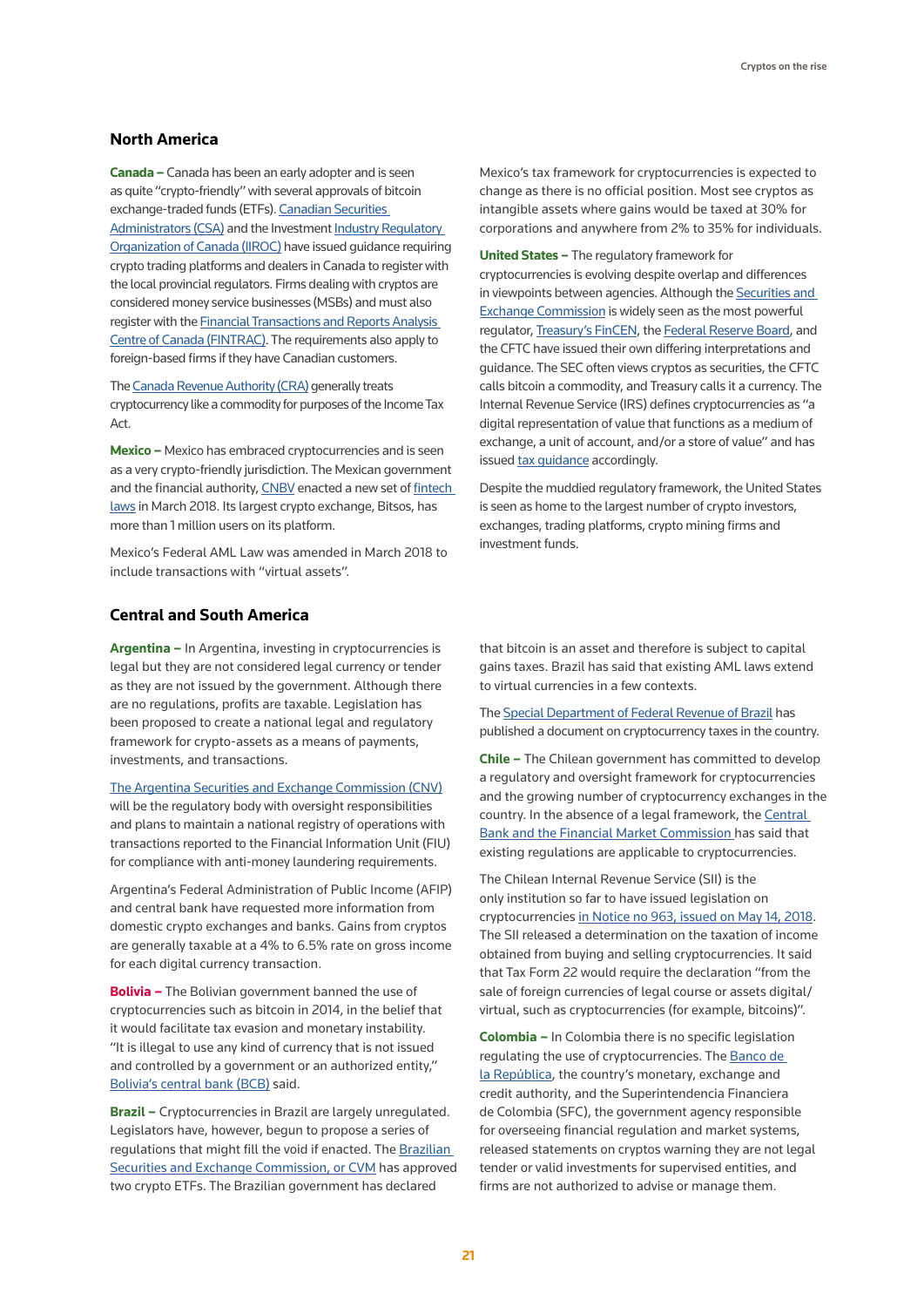### The [Superintendency of Corporations in Colombia](https://www.supersociedades.gov.co/nuestra_entidad/normatividad/normatividad_conceptos_juridicos/OFICIO_100-237890_DE_2020.pdf) has stated that companies can legally purchase cryptos such as bitcoin, however such "intangible assets" are unregulated. The country's tax authority, Directorate of National Taxes and Customs (DIAN) said "virtual currencies are not money for legal purposes. However, in the context of mining activity, insofar as they are received in exchange for services and/or commissions, they correspond to income and, in any case, to goods that can be valued and generate income for those who obtain them as from be part of your patrimony and take effect in tax matters."

The SFC has authorized the creation of a sandbox test environment for supervised firms and crypto-asset exchange platforms to test the handling of transactions.

**Ecuador –** In January 2018 the [Central Bank of Ecuador](https://www.bce.fin.ec/index.php/boletines-de-prensa-archivo/item/1028-comunicado-oficial-sobre-el-uso-del-bitcoin) informed citizens that bitcoin "is not a means of payment authorized for use in the country". Financial transactions are not controlled, supervised, or regulated by any entity in the country, and this presents a financial risk to those who use it.

Despite this warning, the Central Bank has said that " the purchase and sale of cryptocurrencies - such as bitcoin through the internet is not prohibited".

**Peru –** There has been no specific legislation in Peru related to cryptocurrencies and no supervision is provided by the [Securities Market Agency \(SMV\)](https://www.smv.gob.pe/), the Banking, Insurance and [Pension Fund Manager Agency \(SBS\),](http://Banking, Insurance and Pension Fund Manager Agency (SBS)) or the Peruvian Central

[Reserve Bank \(BCRP\)](https://www.bcrp.gob.pe/en). The BCRP has said that these financial assets are not legal tender, nor are they supported by central banks, so they fail fully to meet the functions of money as a medium of exchange, unit of account and store of value.

The regulators in Peru have issued several public warnings about the potential risks of loss in virtual currencies as they are not supervised by the SBS, and that the assets could be used in unlawful activities. The SBS has said it will assess the option of regulating the cryptocurrency sector to prevent asset laundering activities.

**Uruguay –** There is no specific legislation on cryptocurrencies in Uruguay. The [Uruguayan Chamber of FinTech h](https://fintech.org.uy/)as, however, announced the formation of a cryptocurrency committee to analyze what future regulations might look like. The country is widely viewed as bitcoin and blockchainfriendly with no regulations specifically banning or permitting the use of cryptocurrencies.

**Venezuela –** Prior to 2018, law enforcement arrested and seized assets of bitcoin miners but has now declared cryptocurrencies such as bitcoin legal. The Superintendency of Crypto-assets and Related Activities of Venezuela (SUPCACVEN) is the governmental agency in charge of regulations, control, and protection of crypto-assets. The government of Venezuela has also created its own cryptocurrency called the Petro, which is backed by the value of Venezuelan oil.

#### **Europe**

**Austria –** [The Financial Market Authority \(FMA\)](https://www.fma.gv.at/en/bitcoins/) has warned investors that cryptocurrencies are risky and that the FMA does not supervise or regulate virtual currencies, including bitcoin, or cryptocurrency trading platforms. "Bitcoins are a virtual currency and are not subject to supervision by the Financial Market Authority. For some bitcoin-based business models, it may, however, be necessary to hold a license issued by the Financial Market Authority."

Cryptocurrencies are legal and are not considered a form of currency or a financial instrument. The [Austrian Ministry](https://www.bmf.gv.at/en.html)  [of Finance](https://www.bmf.gv.at/en.html) classes cryptocurrencies as "other (intangible) commodities".

As a member of the EU, regulations and guidance issued by the [European Supervisory Authorities](https://www.eba.europa.eu/financial-innovation-and-fintech/publications-on-financial-innovation/crypto-assets-esas-remind-consumers-about-risks) (the European Banking Authority (EBA), the European Insurance and Occupational Pensions Authority (EIOPA) and the European Securities and Markets Authority (ESMA)) apply . Virtual currencies are defined by the European Central Bank (ECB) as "a digital representation of value, not issued by a central bank, credit institution or e-money institution, which, in some circumstances, can be used as an alternative to money".

**Belgium –** [The Belgian Financial Services and Markets Authorit](https://www.fsma.be/en)y and the National Bank of Belgium have published guidance and warnings to the public regarding scams and concerning investor

protection. Belgium has, however, fostered a strong fintech community involved in digital assets and blockchain.

Gains on cryptocurrencies are taxable by the [Special Tax](https://finance.belgium.be/en/about_fps/structure_and_services/general_administrations/sti)  [Inspectorate \(STI\)](https://finance.belgium.be/en/about_fps/structure_and_services/general_administrations/sti) as "miscellaneous income".

As a member of the EU, regulations issued by the [European](https://www.eba.europa.eu/financial-innovation-and-fintech/publications-on-financial-innovation/crypto-assets-esas-remind-consumers-about-risks)  [Supervisory Authorities](https://www.eba.europa.eu/financial-innovation-and-fintech/publications-on-financial-innovation/crypto-assets-esas-remind-consumers-about-risks) (EBA, EIOPA and ESMA) apply. Virtual currencies are defined by the European Central Bank (ECB) as "a digital representation of value, not issued by a central bank, credit institution or e-money institution, which, in some circumstances, can be used as an alternative to money".

**Bulgaria –** The [Bulgarian National Bank](https://www.bnb.bg/) and the [Bulgarian](http://Bulgarian Commission for Financial Supervision)  [Commission for Financial Supervision](http://Bulgarian Commission for Financial Supervision) have not defined cryptocurrencies as financial instruments or electronic money. Firms providing services for cryptocurrencies such as exchanges and digital wallets are required to register with the [National Revenue Agency](https://www.iota-tax.org/organization/national-revenue-agency) and declare activities, as gains on transactions are taxable and treated as income.

Bulgarian regulators have issued various standard warnings to the public and potential investors about risks associated with digital assets and ICOs. As a member of the EU, European Supervisory Authorities (EBA, EIOPA and ESMA) regulations and guidance apply.

**Czech Republic –** In the Czech Republic, cryptocurrency is largely unregulated and is regarded as a commodity rather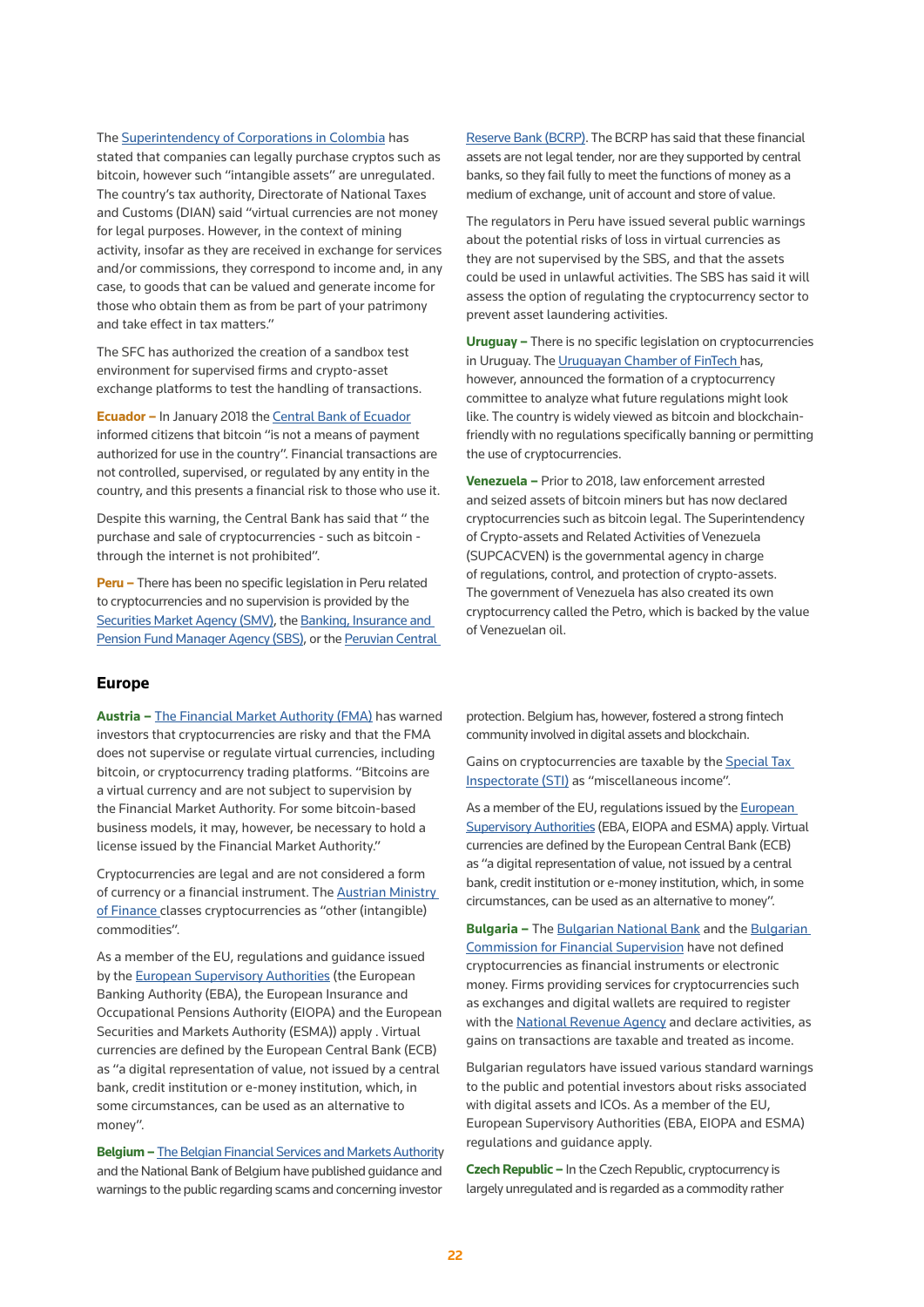than a currency and are not an official means of payment. The [Czech National Bank \(CNB\)](https://www.cnb.cz/en/public/media-service/speeches-conferences-seminars/presentations-and-speeches/Cryptoassets-Central-Banks-and-the-Current-Monetary-System-pdf-754-kB/) permits Czech banks to offer cryptorelated services as long as they comply with AML regulations.

The Czech Republic has implemented a stricter legal model than AMLD5 requiring that every cryptocurrencyrelated firm be regulated by the Czech government. AML regulations apply to anyone that provides cryptocurrency services, including "those who buy, sell, store, manage, or mediate the purchase or sale of cryptocurrencies or provide other services related to such currencies as a business."

Cryptocurrencies for individuals are taxed at a rate of 15%, while businesses are taxed at a rate of 19%.

**Denmark –** The Danish Financial Supervisory Authority (FSA) is the main supervisory authority in Denmark. Cryptocurrency regulation is, however, influenced by EU law. An amendment in January 2020 to the [Danish Act](https://www.dfsa.dk/Rules-and-Practice/AML_act_guide)  [on Measures to Prevent Money Laundering and Financing](https://www.dfsa.dk/Rules-and-Practice/AML_act_guide)  [of Terrorism](https://www.dfsa.dk/Rules-and-Practice/AML_act_guide) defines a virtual currency as "a digital representation of value that is not issued or guaranteed by a central bank or a public authority, is not necessarily attached to a legally established currency and does not possess a legal status of currency or money, but is accepted by natural or legal persons as a means of exchange and which can be transferred, stored and traded electronically".

Denmark has also implemented the Fifth European Directive on Anti-Money Laundering (AMLD5)

The Danish central bank, the [Nationalbanken,](https://www.nationalbanken.dk/en/publications/Pages/2017/12/Central-bank-digital-currency-in-Denmark.aspx) is working on developing a digital currency, the "e-krone."

**Estonia –** Estonia has been an early crypto frontrunner with more than 1300 crypto exchanges. In January 2021 the Ministry of Finance in Estonia proposed to regulations for virtual currency service providers. The new regulations require "virtual currency service" firms to have their registered office, management, and place of business located in Estonia. Such firms include wallets and trading platforms,

Although virtual currencies are not subject to securities regulation in the EU, the new rules attempt to address some of the regulatory issues. Firms will be subject to the supervision of the **Financial Supervision Authority** which will require minimum capital standards, IT standards, audits, and reporting. All current license holders are required to re-apply for a new license.

Income derived from cryptocurrencies in Estonia are taxable by the county's Tax and Custom Board.

**Finland –** In May 2019, [Finland's Financial Supervisory](https://www.finanssivalvonta.fi/en/publications-and-press-releases/supervision-releases/2019/virtual-currency-providers-to-be-supervised-by-the-fin-fsa--briefing-for-virtual-currency-providers-on-15-may/)  [Authority \(FSA\)](https://www.finanssivalvonta.fi/en/publications-and-press-releases/supervision-releases/2019/virtual-currency-providers-to-be-supervised-by-the-fin-fsa--briefing-for-virtual-currency-providers-on-15-may/) began regulating virtual currency exchange providers, wallets, and issuers of virtual currencies. Registration is required to ensure compliance with statutory requirements surrounding reliability of the provider, protection of client money, segregation of assets, marketing, and compliance with AML/CFT regulations.

The FSA has warned consumers of the risky, volatile and speculative nature of the investments. Finland has joined the European Blockchain Partnership and agreed to the Fifth European Directive on Anti-Money Laundering (AMLD5).

**France –** In April 2019, the French National Assembly adopted the [Plan d'Action pour la Croissance et la Transformation de](https://www.gouvernement.fr/en/pacte-the-action-plan-for-business-growth-and-transformation#:~:text=The%20PACTE%20will%20facilitate%20access,need%20in%20order%20to%20innovate.)  [Enterprises](https://www.gouvernement.fr/en/pacte-the-action-plan-for-business-growth-and-transformation#:~:text=The%20PACTE%20will%20facilitate%20access,need%20in%20order%20to%20innovate.) (PACTE – Action Plan for Business Growth and Transformation) that will establish a framework for digital asset services providers. France's [Financial Market Authority \(AMF\)](https://www.amf-france.org/en) has adopted new rules and regulations for cryptocurrency service providers and ICOs, related to the (PACTE).

The [French Ministry of Finance](https://www.economie.gouv.fr/welcome-to-the-french-ministry-for-the-economy-and-finance) plans to propose new AML/ CFT rules related to digital assets. The new rules would impose new requirements on crypto exchanges and would prohibit anonymous accounts. The new regulations would better harmonize the French AML framework with Financial [Action Task Force \(FATF\)](https://www.fatf-gafi.org/) principles and respond to new risks associated with digital assets.

**Germany –** The German government was one of the first countries to provide legal certainty to financial institutions allowing them to hold crypto-assets. Regulations stipulate that citizens and legal entities can buy or trade cryptoassets as long as it is done through licensed exchanges and custodians. Firms must be licensed with the [German](https://www.bafin.de/EN/Aufsicht/BankenFinanzdienstleister/Zulassung/Kryptoverwahrgeschaeft/kryptoverwahrgeschaeft_node_en.html)  [Federal Financial Supervisory Authority](https://www.bafin.de/EN/Aufsicht/BankenFinanzdienstleister/Zulassung/Kryptoverwahrgeschaeft/kryptoverwahrgeschaeft_node_en.html) (BaFin).

Germany has signed up to requirements under the EU Fifth Anti-Money Laundering Directive (AMLD5). Germany has established licensing requirements for custody services and has defined crypto-assets as a digital representation of value, not issued or guaranteed by a central bank or public authority, with no legal status of currency or money. Cryptoassets are, however, based on agreement and accepted a means of exchange or payment, an investment, and can be transferred, stored, and traded electronically.

**Greece –** Th[e Hellenic Capital Market Commission](http://www.hcmc.gr/el_GR/web/portal/mlaundering1) views cryptocurrencies as portfolio assets and not currency. It requires providers of digital wallets, custody services, and exchange services between cryptos and fiat currencies to be registered.

Greece has joined the European Blockchain Partnership and agreed to the Fifth European Directive on Anti-Money Laundering (AMLD5).

Taxation for mining is considered income from commercial enterprises and the profits that will arise after deducting the operating expenses are taxed according to the general provisions and the applicable tax rates. Holders of cryptocurrencies are taxed at a rate of 15% as income from capital gains.

**Bailiwick of Guernsey –** The territory of Guernsey within the British Isles is known as a Crown Dependency but is not part of the United Kingdom, rather a self-governing possession of the British Crown. The Guernsey Financial Services Commission (GFSC) is the body responsible for the regulation of the finance sector.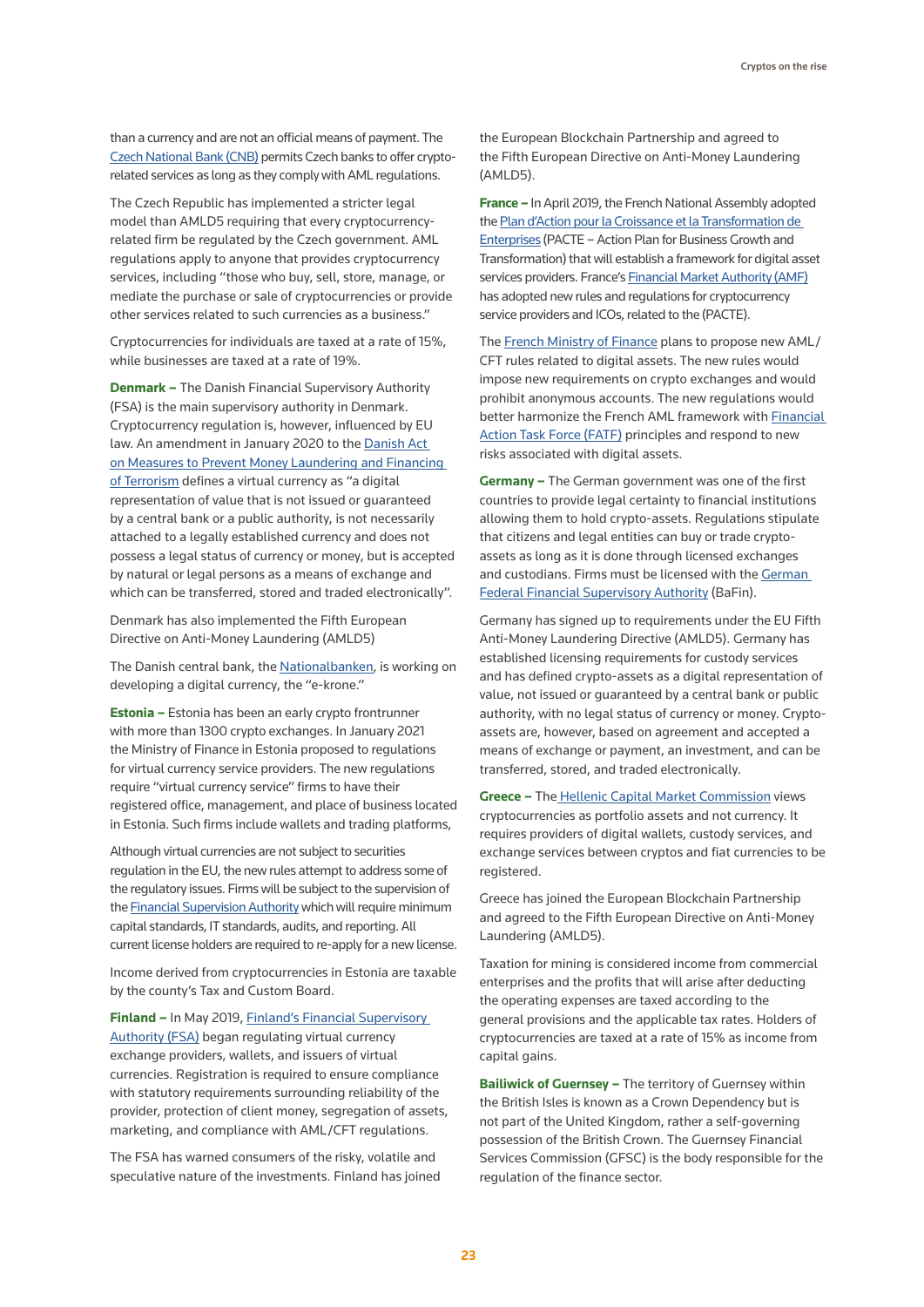Although the GFSC has warned of the risks associated with cryptos, it has taken a light regulatory approach. According to the [GFSC website](https://www.gfsc.gg/faqs-0), "Virtual or crypto currencies could interact with our regulatory laws in a number of ways and therefore any application would need to be assessed on its individual merits. We will assess any application by the same criteria we use for other asset types or structures, which means we would look to ensure that key controls are appropriate - for example around custody, liquidity, valuation of assets and investor information."

The GFSC has stated that it will assess applications on individual merits against the criteria used for asset types or structures, as cryptocurrencies "could interact with regulatory laws in a number of ways." Applicants must demonstrate how they will comply with AML/CTF laws and rules. The GFSC has also said it would be cautious to approve applications for ICOs and applications for any kinds of digital currency exchanges.

There are no specific laws in Guernsey regulating the taxation of virtual currencies. However, Guernsey is party to an intergovernmental agreement with the United States regarding the Foreign Account Tax Compliance Act of 2009 (FATCA).

**Hungary –** The National Bank of Hungary, the Magyar Nemzeti Bank (MNB) has issued a public statement warning citizens who use or invest in cryptocurrencies such as bitcoin, citing their unregulated nature and risks with cryptocurrencies. The [MNB published a report on FinTech and digitalization](http://www.mnb.hu/letoltes/fintech-es-digitalizacios-jelente-s-final-eng.pdf) in April 2020 that included an analysis of the FinTech sector, profitability, and services across the FinTech market.

Lawmakers have considered reducing taxes on cryptocurrency trading to 15% of income, down from the current rate of 30.5% to try to stimulate the economy after being hard hit by the COVID pandemic.

Cryptocurrency regulations are underdeveloped in Hungary. However, Hungary has joined the European Blockchain Partnership and agreed to the Fifth European Directive on Anti-Money Laundering (AMLD5).

**Ireland –** [The Central Bank of Ireland](https://www.centralbank.ie/consumer-hub/consumer-notices/consumer-warning-on-virtual-currencies) has issued warnings on the risks associated with cryptocurrencies such as bitcoin and Ether as they are unregulated. Although they can be used as a means of payment, they do not have legal tender status, and are not guaranteed or regulated by the Central Bank of Ireland, or any other central bank in the EU. Ireland's Department of Finance has proposed the creation of a new blockchain working group to help create a coordinated approach to rules around cryptos. The group published a report titled, ["Virtual Currencies And](http://www.finance.gov.ie/wp-content/uploads/2018/03/Virtual-Currencies-and-Blockchain-Technology-March-2018.pdf)  [Blockchain Technology](http://www.finance.gov.ie/wp-content/uploads/2018/03/Virtual-Currencies-and-Blockchain-Technology-March-2018.pdf)."

[Ireland's Office of Revenue Commissioners released a](http://Ireland’s Office of Revenue Commissioners released a manual )  [manual](http://Ireland’s Office of Revenue Commissioners released a manual ) on the tax treatment of various transactions under cryptocurrencies. It clarified that ordinary tax rules apply, and that cryptocurrency mining would generally not be subject to VAT.

Ireland has joined the European Blockchain Partnership and agreed to the Fifth European Directive on Anti-Money Laundering (AMLD5).

**Isle of Man –** The territory of Guernsey within the British Isles is known as a Crown Dependency but is not part of the United Kingdom, rather a self-governing possession of the British Crown. The Isle of Man is considered one of the most attractive locations for crypto companies because of secure data centers, low cost of electricity, friendly regulatory and tax environment.

The Isle of Man Financial Services Authority (FSA) and the Digital Isle of Man, an executive agency within the government's enterprise department published [guidance](https://www.iomfsa.im/media/2720/regulatory-perimeter-for-tokens.pdf) aimed at giving companies greater clarity when setting up blockchain-related business in the jurisdiction.

Cryptocurrencies such as bitcoin are considered securities and fall outside regulatory oversight. However, companies involved with the assets must register with the FSA and comply with AML/CTF requirements. Tokens or cryptocurrencies that offer a store of value or access to services and are not a form of e-money would be unregulated.

**Italy –** Italy joined the European Blockchain Partnership (EBP) along with 22 other countries in April 2018. The EBP was established to enable member states to work together with the European Commission on blockchain technology.

Cryptocurrencies and blockchain are regulated at the legislative level in Italy under Legislative Act no. 90. The decree in 2017 grouped cryptocurrency exchanges with foreign currency exchanges. Although the decree states that cryptocurrencies are not issued by the central bank and are not correlated with other currencies, it is a virtual currency used as a medium of exchange for goods and services. Italian AML regulations are based on EU and FATF recommendations.

**Bailiwick of Jersey –** The territory of Guernsey within the British Isles is known as a Crown Dependency but is not part of the United Kingdom, rather a self-governing possession of the British Crown. In 2016 amendments to the Proceeds in Crime Law categorize virtual currency as a form of currency. Financial services business such as exchanges are subject to Jersey's AML requirements and must comply with the island's laws, regulations, policies and procedures related to AML/CTF.

Virtual currency exchanges are a supervised business and are required to register with, and fall under the supervision of, the [Jersey Financial Services Commission](https://www.jerseyfsc.org/) (JFSC).

Mining of cryptos on a small scale in Jersey is not taxable. However, exchanging cryptocurrencies to and from conventional currencies and other cryptocurrencies will be liable to income tax, if they are considered to be "trading."

**Latvia –** Latvia's [Financial and Capital Market Commission](https://www.fktk.lv/en/)  has warned investors that cryptocurrencies "operated in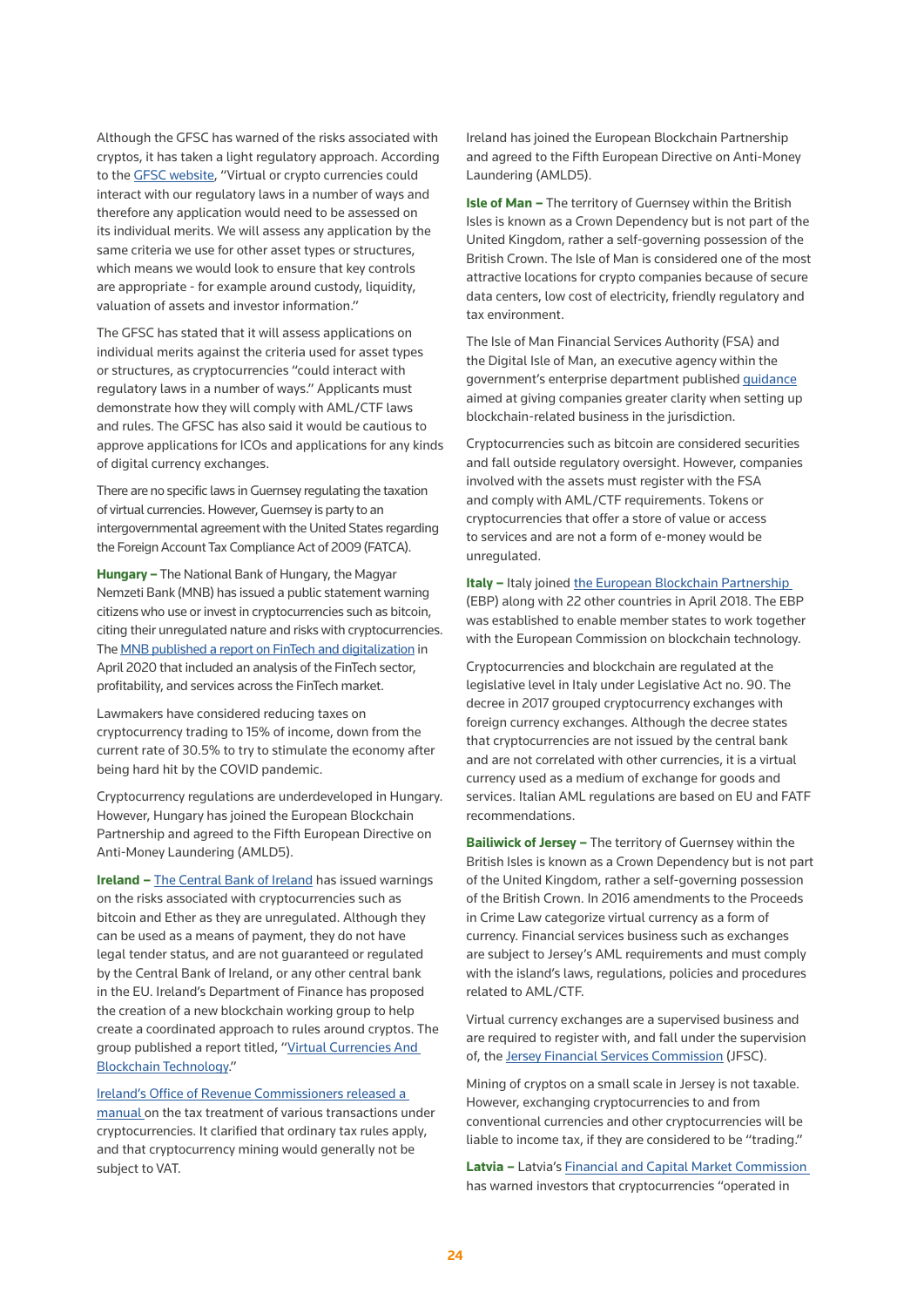an infrastructure that is currently characterized by lower regulation than in the financial and capital markets."

In the past several years Latvia has launched an effort to improve its AML regulations. In 2019 it expanded the role of the Financial and Capital Market Commission to cover AML/ CTF and impose beneficial ownership requirements on local limited companies, foundations, unions, and other enterprises.

The Latvian Finance Ministry imposes a 20% tax on capital gains from cryptocurrencies

Latvia signed a declaration creating the European Blockchain Partnership.

**Lithuania –** The Bank of Lithuania (LB) [defined](https://www.lb.lt/uploads/documents/files/Pozicijos del virtualiu valiutu ir VV zetonu platinimo EN.pdf) cryptocurrencies in 2017. Also known as virtual currencies, cryptocurrencies such as bitcoin is non-regulated digital money that can be used as means of payment, and this money is issued and guaranteed by a non-central bank.

Lithuania requires crypto firms to register with the country's Center of Registers. Registrants must adopt comprehensive KYC and AML procedures and are expected to inform the Financial Crime Investigation Service (FCIS) about large transfers.

In a June [2020 report](https://www.fatf-gafi.org/media/fatf/documents/reports/fur/Moneyval-1st-Follow-Up-Report-Lithuania.pdf) from the EU, Lithuania has made progress towards eliminating gaps in its regulation and supervision of cryptocurrency and claims to have gone beyond requirements in the fifth EU Anti-Money Laundering Directive (AMLD 5).

Lithuania State Tax Inspectorate considers cryptos as "property" and asses a 15% rate on the gains.

**The Netherlands –** The Dutch Central National Bank De Nederlandsche Bank N.V., [\(DNB\) requires crypto firms](https://www.dnb.nl/en/sector-information/supervision-sectors/crypto-service-providers/registration-of-crypto-service-providers/)  [to register.](https://www.dnb.nl/en/sector-information/supervision-sectors/crypto-service-providers/registration-of-crypto-service-providers/) In May 2020 the Dutch Implementation Act amended Dutch AML rules and implemented the Fifth European Directive on Anti-Money Laundering (AMLD5).

The DNB defines cryptos as "a digital representation of value that is not issued or guaranteed by a central bank or a public authority, is not necessarily attached to a legally established currency and does not possess a legal status of currency or money, but is accepted by natural or legal persons as a means of exchange and which can be transferred, stored and traded electronically".

**Norway –** [The Financial Supervisory Authority of Norway](https://www.finanstilsynet.no/en/)  ["Finanstilsynet"](https://www.finanstilsynet.no/en/) and the country's Ministry of Finance has established money laundering regulations which apply to "Norwegian providers of virtual currency exchange and storage services."

Although the laws require firms such as storage services and exchanges that convert cryptos to fiat currency to comply with AML rules, it does not impose other regulatory obligations on other crypto services.

"Finanstilsynet will ensure that virtual currency exchange and storage providers comply with the money laundering

rules. However, FSA does not have any tasks monitoring other areas of these providers, such as investor protection," the regulator said.

**Poland –** The [National Bank of Poland and the Polish](https://www.knf.gov.pl/en/news?articleId=71711&p_id=19#:~:text=In%20the%20light%20of%20the,to%2C%20the%20trade%20in%20cryptocurrencies.) 

[Financial Supervision Authority \(KNF\)](https://www.knf.gov.pl/en/news?articleId=71711&p_id=19#:~:text=In%20the%20light%20of%20the,to%2C%20the%20trade%20in%20cryptocurrencies.) have warned of the risks associated with cryptocurrencies. The KNF has said that the cryptocurrency market is not a regulated or supervised market. "The KNF does not authorize, supervise or exercise any other supervisory powers in relation to the trade in cryptocurrencies. Some entities operating in the cryptocurrency market are authorized to provide payment services, in particular to settle payments made with legal tender (fiat money) in exchange for the cryptocurrencies being bought or sold."

Cryptocurrencies are not considered legal tender. Gains on digital assets are, however, subject to capital gains taxes and VAT. Poland signed a declaration creating the European Blockchain Partnership (EBP).

**Portugal –** Despite issuing warnings about the risks related to cryptos, Portugal is widely seen as the most cryptofriendly country in Europe. The legal status of cryptocurrency in Portugal was officially clarified in [a statement by the](https://www.audico.pt/wp-content/uploads/2019/08/57_INFORMACAO_14436.pdf)  [Portuguese tax authorities a](https://www.audico.pt/wp-content/uploads/2019/08/57_INFORMACAO_14436.pdf)nd was subsequently reaffirmed by the *[Journal de Negocios](http://Journal de Negocios)*. Portugal does, however, follow EU regulation as has agreed to the Fifth European Directive on Anti-Money Laundering (AMLD5).

The country's non-habitual tax regime (NHR) has attracted many crypto traders as it allows for exemptions and reductions in tax for a 10-year period for individuals of high cultural or economic worth.

"An exchange of cryptocurrency for 'real' currency constitutes an on-demand, VAT-free exercise of services," the Portuguese tax authorities have said.

**Spain –** Spain was a notable early hot spot for cryptocurrencies among EU members, with merchants accepting payments and bitcoin kiosks in the streets. Despite no formal legal status, virtual currencies in Spain are taxable as income and under VAT.

In 2021 the Spanish Securities and Exchange Commission, the Comision Nacional del Mercado de Valores (CNMV) and the Bank of Spain issued a joint statement warning of the risks and volatility. The [joint statement](https://www.cnmv.es/portal/verDoc.axd?t=%7B52286f9f-c592-4418-9559-b75bf97115d2%7D) also highlighted that, from a legal standpoint, cryptocurrencies are not a means of payment and are not backed by a central bank or other customer protection mechanisms or authority.

The [Royal Decree Law 5/2021](https://www.boe.es/buscar/act.php?id=BOE-A-2021-3946) included a provision giving the CNMV power to regulate advertising related to cryptocurrencies.

**Sweden –** The Swedish Financial Supervisory Authority (FSA) and the central bank have publicly declared bitcoin as a legal. From a tax perspective they are viewed as an asset, not a currency or cash.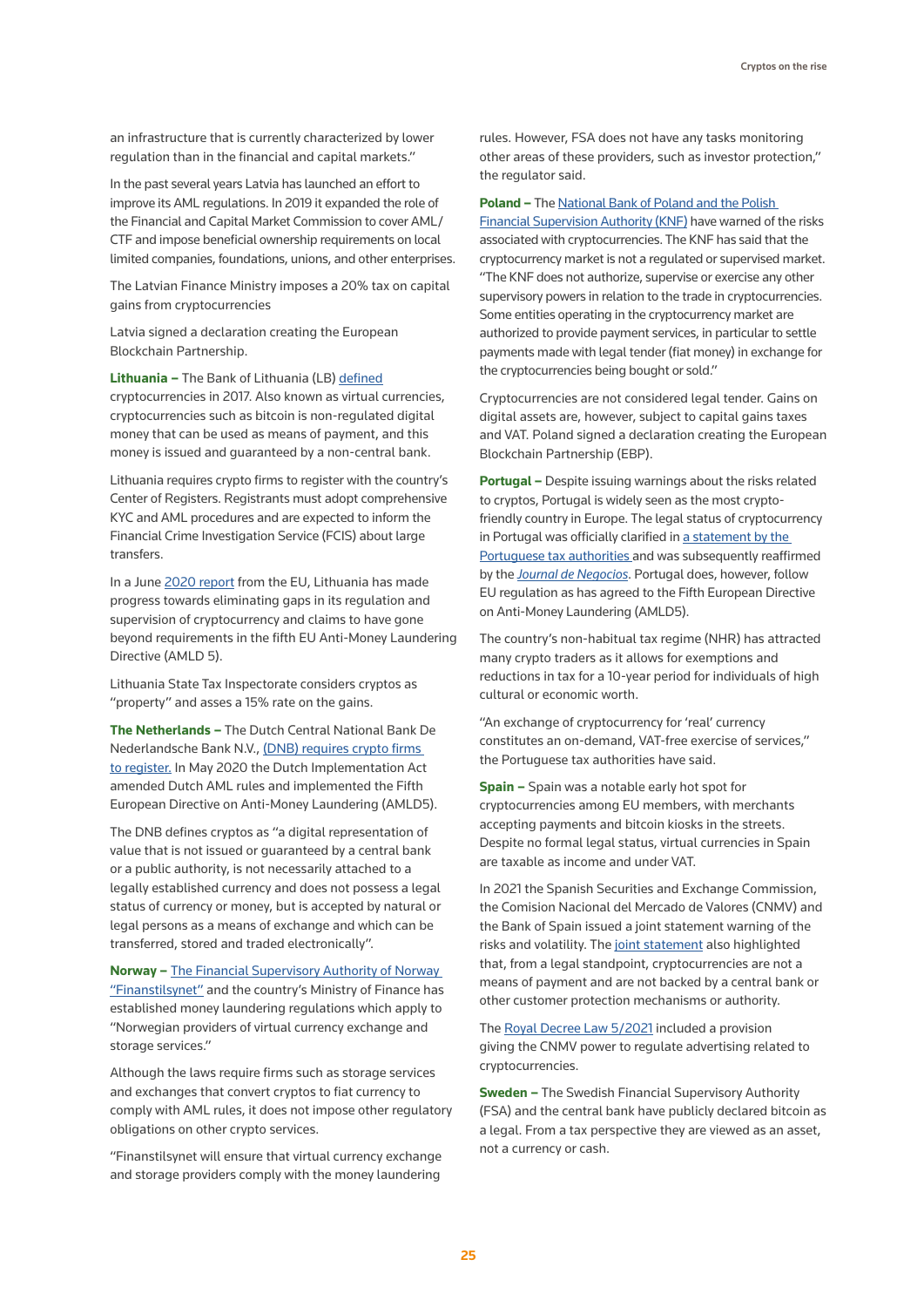The [FSA has warned](https://www.fi.se/en/published/press-releases/2021/fi-warns-consumers-of-risks-connected-to-crypto-asset-products/) of the risks associated with cryptos and investment products with cryptos as underlying assets such as exchange traded products (ETPs). Sweden has imposed regulatory registration requirements that subjects custodians, wallet providers, and exchanges to comply with the Swedish Anti-Money Laundering Act.

Sweden's Central Bank, the Riksbanken, has been a leader in developing a digital central bank currency, the e-krona.

**Switzerland –** Switzerland is known as one of the most cryptocurrency-friendly nations in the world. Switzerland's financial markets regulator, the [Swiss Financial Market](http://Swiss Financial Markehttps://www.finma.ch/en/~/media/finma/dokumente/dokumentencenter/myfinma/faktenblaetter/faktenblatt-virtuelle-waehrungen.pdf?la=ent Supervisory Authority (FINMA) )  [Supervisory Authority \(FINMA\) h](http://Swiss Financial Markehttps://www.finma.ch/en/~/media/finma/dokumente/dokumentencenter/myfinma/faktenblaetter/faktenblatt-virtuelle-waehrungen.pdf?la=ent Supervisory Authority (FINMA) )as defined licensing requirements for cryptocurrency businesses of all types including bitcoin kiosk operations, and has created requirements for blockchain companies.

Cryptocurrency businesses are subject to AML regulations and licensing requirements under FINMA. FINMA's regulatory environment complies with the FATF's digital asset regulation issued in June 2019.

**Turkey –** Although not "illegal" in Turkey, authorities have demanded user information from crypto trading platforms. [Turkey's Central Bank](http://Turkey’s Central Bank) has banned the use of cryptocurrencies, and other such digital assets based on distributed ledger technology cannot be used, directly or indirectly, to pay for goods and services. The central bank has said crypto-assets are "neither subject to any regulation and supervision mechanisms nor a central regulatory authority".

**United Kingdom –** [The UK Financial Conduct Authority](https://www.fca.org.uk/news/press-releases/fca-provides-clarity-current-cryptoassets-regulation)  [\(FCA\),](https://www.fca.org.uk/news/press-releases/fca-provides-clarity-current-cryptoassets-regulation) HM Treasury, and the Bank of England make up the country's [Crypto-assets Taskforce.](https://www.fca.org.uk/firms/cryptoassets#:~:text=The%20UK%20Cryptoasset%20Taskforce&text=The%20objective%20of%20the%20Taskforce,to%20consider%20appropriate%20policy%20responses.)

The FCA has created regulations to cover know your customer (KYC), AML and CFT tailored for crypto-assets. It has also created regulations to cover virtual asset service providers (VASPs) but has been careful to not stifle innovation. Crypto exchanges must register with the FCA unless they have applied for an e-money license. Cryptocurrencies are not considered legal tender and taxes are levied based on activities. The FCA has banned the trading of cryptocurrency derivatives.

The UK published a [call for evidence](https://www.lawcom.gov.uk/project/digital-assets/#digital-assets-call-for-evidence) on digital assets in April 2021. The request seeks input from stakeholders ahead of publication of a consultation paper on digital assets which will make proposals for new laws.

#### **Asia, Australia and rest of world**

**Australia –** In 2018 new laws for digital currency exchange providers operating in Australia were implemented by the [Australian Transaction Reports and Analysis Centre](https://www.austrac.gov.au/new-australian-laws-regulate-cryptocurrency-providers)  [\(AUSTRAC\),](https://www.austrac.gov.au/new-australian-laws-regulate-cryptocurrency-providers) Australia's financial intelligence agency and anti-money laundering and counter-terrorism financing (AML/CTF) regulator.

Firms are required to register and implement KYC policies, report suspicious transactions, and comply with AML legislation.

**Bangladesh –** The Bangladesh Central Bank issued warnings in 2014 and 2017 related to transactions in cryptocurrencies and warned violations could be punishable by up to 12 years in jail under existing money laundering and terrorist financing regulations. Despite prohibitions on the use of cryptocurrencies, Bangladesh has proposed a national ["blockchain strategy"](https://bcc.portal.gov.bd/sites/default/files/files/bcc.portal.gov.bd/page/bdb0a706_e674_4a40_a8a8_7cfccf7e9d9b/2020-10-19-15-03-391a6d9d1eb062836b440256cee34935.pdf) perhaps signaling a change in the future. However, concerns over a foreign flight of local capital is a major concern hindering cryptos.

**Bermuda –** The offshore finance and insurance center Bermuda, has adopted a business-friendly approach to the oversight of cryptos and related businesses. The Digital [Asset Business Act a](https://www.bma.bm/digital-assets-supervision-regulation#:~:text=The%20Digital%20Asset%20Business%20Act,Business%20(DAB)%20in%20Bermuda.&text=issuing%2C%20selling%20or%20redeeming%20virtual,provider%20business%20utilising%20digital%20assets)nd the Companies and Limited Liability Company Initial Coin Offering Amendment Act, passed in 2018, defines digital assets and provide standards governing ICOs and digital asset businesses.

ICOs are classified as a restricted business activity that requires approval from the Bermuda Monetary Authority. Digital asset businesses are required to register and comply with AML/CTF regulations, specifically, the Proceeds of Crime Acts.

There are no specific taxes on income, capital gains, or other taxes on digital assets in Bermuda.

**Cayman Islands –** In May 2020, Cayman Islands lawmakers enacted several new [legislative acts](https://www.cfatf-gafic.org/home/what-s-happening/649-cayman-islands-adopts-regulatory-framework-for-virtual-asset-services) regulating the cryptocurrency industry. The centerpiece, the Virtual Asset Service Provider (VASP) Law, makes it mandatory for digital asset businesses to be registered with the Cayman Islands Monetary Authority (CIMA).

The Cayman's new crypto regulations provide regulatory certainty for VASPs and align with international antimoney laundering (AML) and counter-terrorism funding (CFT) regulations to protect consumers and to meet the requirements of the FATF Recommendations.

**China –** [The People's Bank of China](http://www.pbc.gov.cn/english/130437/index.html) banned financial institutions form dealing in cryptocurrencies in 2013 and later expanded the bans to crypto exchanges, and ICOs. China has been the epicenter for mining because of low electricity costs. Although a ban on crypto mining was considered, in 2019 the government reconfirmed that it would remain legal. In May 2021, China's Financial Stability and Development Committee, the financial regulatory agency under Vice-Premier Liu He, said the Chinese government would "crack down on bitcoin mining and trading behaviour, and resolutely prevent the transfer of individual risks to the society."

Despite the prohibitions on some crypto activities, and warnings it is not illegal for Chinese to hold or trade bitcoin or other cryptocurrencies, however, many are considering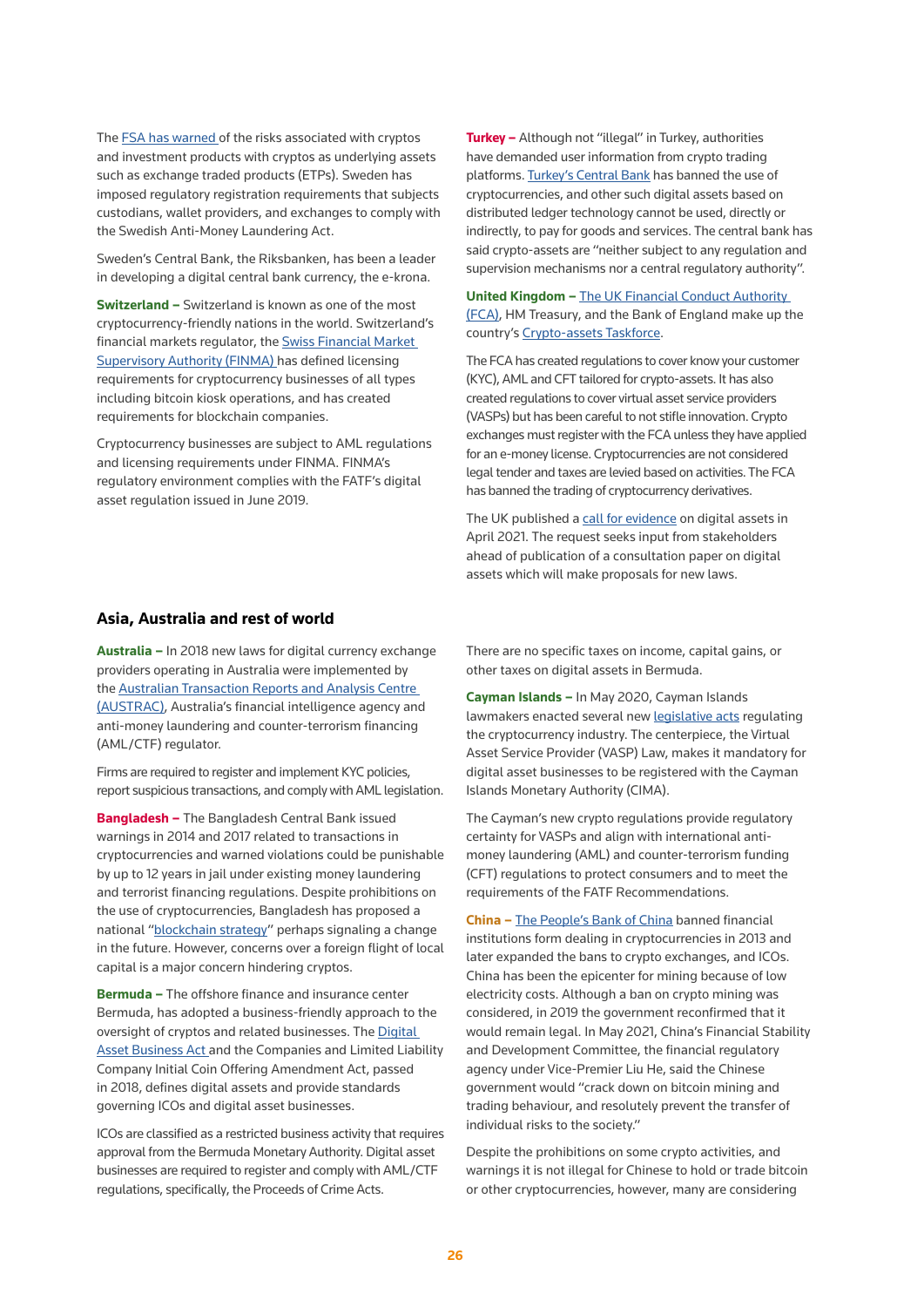relocating, or opting for work arounds such as foreignbased exchanges and websites.

The PBOC has embraced blockchain technology and has been on the forefront of developing the central bank's digital currency, the digital yuan.

**Hong Kong –** Hong Kong has long been vying to be a FinTech hub. However, the [Hong Kong Securities and](https://apps.sfc.hk/edistributionWeb/gateway/EN/news-and-announcements/news/doc?refNo=19PR105)  [Futures Commission \(SFC\)](https://apps.sfc.hk/edistributionWeb/gateway/EN/news-and-announcements/news/doc?refNo=19PR105) has enacted a strict regulatory framework and licensing requirements for virtual asset service platforms (VASPs). It has also proposed a ban of crypto trading for retail investors. Only professional investors who have over HK\$8 million in assets would be allowed to trade.

Bitcoin is defined as a virtual commodity and not legal tender. There are no capital gains taxes and AML/CFT laws apply to every individual or business in Hong Kong, irrespective of activity and are in accordance with FATF requirements.

India - In 2018 the [Reserve Bank of India \(RBI\)](https://www.rbi.org.in/) banned cryptocurrency trading and prohibited Indian banks from dealing with cryptocurrency exchanges over consumer protection, AML, and market integrity concerns. However, in 2020 the Indian Supreme Court struck down the ban clarifying that no prohibition exists.

Despite widespread concerns, skepticism, and the prior bans on cryptocurrencies, India has encouraged innovation and the use of blockchain. It has also begun work on a state-backed digital central bank currency, the digital Rupee.

**Indonesia –** In Indonesia virtual currencies are not considered legal tender. In 2019 the Indonesian Commodity Futures Trading Regulatory Agency (Bappebti) approved [regulation no. 5/2019](http://bappebti.go.id/resources/docs/peraturan/sk_kep_kepala_bappebti/sk_kep_kepala_bappebti_2019_02_01_w9i365pf_id.pdf) which legally recognizes and regulates bitcoin and other cryptocurrencies as commodities. Derivative transactions, and cryptocurrency exchanges are also subject to regulatory requirements of Bappebti.

The regulation defines a "Crypto Asset" as "an intangible commodity in the form of a digital asset that uses cryptography, a peer-to-peer network and distributedledger technology to regulate the creation of new units, verify transactions and ensure transaction security without the involvement of a third party intermediary."

Bank Indonesia, the country's central bank has banned the use of cryptocurrencies as a payment tool.

**Iran - The [Iranian Central Bank](https://www.cbi.ir/default_en.aspx) has authorized banks** and currency exchanges to use cryptocurrencies mined by licensed crypto miners in the county. Although mining is legal, the country takes a heavy-handed approach requiring firms to sell cryptos to the central bank to fund imports.

The country has issued over a thousand licenses to crypto miners and shut down unlicensed firms. Trading outside the country has been banned, to stop capital flight. The use of cryptos for payments has also been banned.

**Israel –** The Israeli Securities Authority has ruled that [cryptocurrency is a security](https://www.isa.gov.il/%d7%92%d7%95%d7%a4%d7%99%d7%9d %d7%9e%d7%a4%d7%95%d7%a7%d7%97%d7%99%d7%9d/Corporations/Staf_Positions/Preliminary_Inquiries/Prospectuses/Documents/T3121.pdf) (link in Hebrew) subject to Israel's Securities Laws.

The [regulator has warned](https://www.isa.gov.il/sites/ISAEng/Pages/unregulated-investments.aspx) the public of the risks associated with cryptocurrencies. The Israel Money Laundering and Terror Financing Prohibition Authority has taken a similar approach to AML/CTF requirements as FATF. The Israel Tax Authority defines cryptocurrency as an asset and demands 25% on capital gains.

**Japan –** Japan has one of the most progressive and developed regulatory regimes for cryptocurrencies. Cryptocurrency exchanges must be registered and comply with traditional AML/CFT and other regulations. They are regulated under the Payment Services Act (PSA) which defines "cryptocurrency" as a property value and not a legal tender.

In December 2017, Japan's [National Tax Agency](https://www.nta.go.jp/english/) ruled that gains on cryptocurrencies should be categorized as "miscellaneous income" and taxed accordingly. There have been several new regulations and amendments to the PSA and to the [Financial Instruments and Exchange Act](https://www.fsa.go.jp/en/policy/fiel/) (FIEA), introducing the term "crypto-asset," and regulating crypto derivatives trading. Cryptocurrency custody service providers (that do not sell or purchase crypto-assets) fall under the scope of the PSA, while cryptocurrency derivatives businesses fall under the scope of the FIEA.

In April 2020, Japan was the first country to create selfregulatory bodies, the [Japanese Virtual Currency Exchange](https://cointelegraph.com/news/japan-finally-gets-self-regulatory-body-for-cryptocurrency-exchanges)  [Association](https://cointelegraph.com/news/japan-finally-gets-self-regulatory-body-for-cryptocurrency-exchanges) (JVCEA) and the [Japan STO Association.](https://www.fsa.go.jp/news/r1/shouken/20200430.html) The JVCEA and the STO Association promote regulatory compliance and play a significant role in establishing best practices and ensure compliance with regulations.

**Malaysia –** The Securities Commission Malaysia (SC) issued guidelines on the regulation of various digital currency platforms operating in the country. The Capital Markets [and Services \(Prescription of Securities\) \(Digital Currency](https://www.sc.com.my/api/documentms/download.ashx?id=8c8bc467-c750-466e-9a86-98c12fec4a77)  [and Digital Token\) Order 2019](https://www.sc.com.my/api/documentms/download.ashx?id=8c8bc467-c750-466e-9a86-98c12fec4a77) ruled that digital tokens are "securities" for purposes of securities laws.

Digital currency is defined as "a digital representation of value recorded on a distributed digital ledger that functions as a medium of exchange and is interchangeable with any money including through the crediting and debiting of an account." All exchange offerings and digital asset custodians are required to register and "assess and conduct the necessary due diligence on the issuer, review the issuer's proposal and the disclosures in the whitepaper, and assess the issuer's ability to comply with the requirements of the Guidelines and the SC's Guidelines on Prevention of Money Laundering and Terrorism Financing."

**New Zealand –** The [Financial Markets Authority of New](https://www.fma.govt.nz/compliance/cryptocurrencies/)  [Zealand](https://www.fma.govt.nz/compliance/cryptocurrencies/) has determined that certain activities considered "financial services" include exchanges, wallets, deposits, broking and ICOs involving crypto-assets that are classed as "financial products" under the [FMC Act of 2013,](http://www.legislation.govt.nz/act/public/2013/0069/latest/DLM4090578.html) additional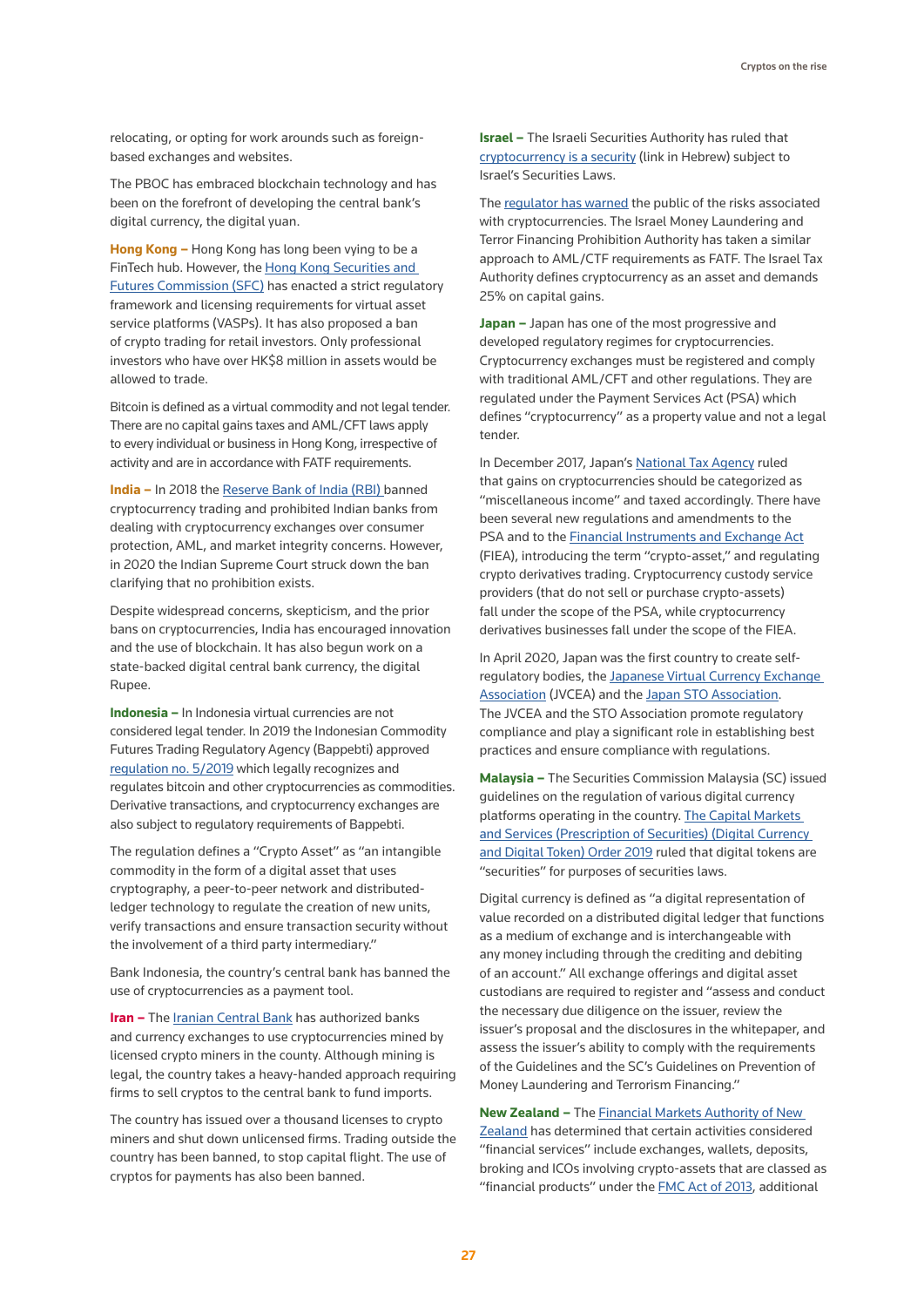obligations will apply. The Inland Revenue Department (IRD) of New Zealand considers cryptocurrencies as "property" with gains and losses taxable.

**Philippines –** The Philippine Central Bank, the Bangko [Sentral ng Pilipinas \(BSP\)](https://www.bsp.gov.ph/Media_and_Research/Primers Faqs/VC.pdf) requires virtual asset service providers (VASPs) to register. The BSP has developed an AML framework in line with FATF guidelines.

The BSP licensing requirements include exchanges of virtual assets and fiat currency. All transactions are treated as cross-border wire transfers and crypto service providers are expected to comply with relevant BSP rules. Additionally, BSP licensed firms must comply with rules for money service businesses such as liquidity risk management, IT risk management, and consumer protection.

The National Internal Revenue Code (NIRC) of the Philippines states that any income of an individual or corporation, in whatever form, obtained in the Philippines is taxable.

**Russia –** In 2020, Russian President Vladimir Putin signed into a law that regulates digital financial asset transactions. Under the law which took effect on January 1, 2021, digital currencies are recognized as a payment means and investment. However, the digital currency cannot be used to pay for any goods and services.

Previously digital currencies were banned. Russian banks and exchanges can become exchange operators of digital financial assets if they register with the Bank of Russia.

[The Central Bank of Russia](https://www.cbr.ru/press/event/?id=9761) has also unveiled plans to develop a digital central bank currency, the Digital Ruble.

**Saudi Arabia –** The Saudi Arabian Monetary Authority (SAMA) and [Minster of Finance](https://www.sama.gov.sa/en-US/News/Pages/news21082019.aspx) have warned "against dealing or investing in virtual currencies including cryptocurrencies as they are not recognized by legal entities in the kingdom. They are outside the scope of the regulatory framework and are not traded by financial institutions locally. Such crypto currencies have been associated with fraudulent activities and attract suspicion of use in illegal and illegitimate financial activities in addition to their highinvestment risks related to frequent price fluctuations."

While SAMA has warned the public of risks of cryptocurrencies, and that they are not legal tender, bitcoin is accepted by small businesses and merchants.

SAMA has begun using blockchain technology in its activities in the banking sector and to keep pace with market trends. SAMA has also created a regulatory [sandbox](https://www.sama.gov.sa/en-us/news/pages/news-575.aspx) for collaboration on new digital banking services and blockchain education programs.

**Singapore** – Cryptocurrencies are regulated by the [Monetary Authority of Singapore](https://www.mas.gov.sg/regulation/acts/payment-services-act) (MAS). The Payment Services Act of 2019 regulates traditional and cryptocurrency payments and exchanges. The Securities

and Futures Act is also applicable for public offerings and issues of digital tokens.

A May 2020 [Guide to Digital Token Offerings](https://www.mas.gov.sg/regulation/explainers/a-guide-to-digital-token-offerings) published by the MAS, details the regulations surrounding digital tokens and their applicability to securities, collective investments, derivative contracts and the determination if a token is a type of "capital market product." The AML/CFT provisions under the PSA address the risk of financial crimes and promotes best practices, including KYC, to help crypto businesses comply with the new regulatory framework.

[The Inland Revenue Authority](https://www.iras.gov.sg/irashome/Businesses/Companies/Working-out-Corporate-Income-Taxes/Specific-topics/Income-Tax-Treatment-of-Digital-Tokens/#:~:text=Trading%20in%20Digital%20Tokens,-Businesses%20that%20buy&text=Businesses%20that%20buy%20digital%20tokens,are%20not%20subject%20to%20tax.) has said, "Businesses that choose to accept digital tokens such as bitcoins for their remuneration or revenue are subject to normal income tax rules. They will be taxed on the income derived from or received in Singapore. Tax deductions will be allowed, where permissible, under our tax laws."

**South Africa –** The [South African Reserve Bank,](https://www.resbank.co.za/en/home/quick-links/frequently-asked-questions) the Financial Sector Conduct Authority, and the National Treasury, and an Intergovernmental [FinTech Working](https://www.ifwg.co.za/regulatory-guidance-unit/)  [Group](https://www.ifwg.co.za/regulatory-guidance-unit/) have [published](https://www.ifwg.co.za/wp-content/uploads/IFWG_CAR_WG-Position_Paper_on_Crypto_Assets.pdf) plans to develop a registration regulatory framework. The plans would codify FATF AML recommendations.

Virtual currency is not considered legal tender in South Africa.

The South African Revenue Service (SARS) considers cryptocurrencies such as bitcoin to be intangible assets rather than currency or property. They are taxed as longterm or short-term income ranging from 18% to 40% allowing for deduction of costs.

**South Korea –** Regulators in South Korea have taken a cautious approach to cryptocurrency exchanges and companies. Companies are subject to equivalent AML and tax obligations as other financial institutions.

In the wake of several large crypto-exchange hacks, South Korea passed the "Act on Reporting and Using Specified Financial Transaction Information," also known as the Financial Transaction Reports Act ([FTRA\)](https://www.kofiu.go.kr/eng/legislation/financial.do#:~:text=The%20Financial%20Transaction%20Reports%20Act,%2Fanalysis%2Fdissemination%20of%20STRs.), which requires virtual asset service providers (VASPs) to register and comply with AML regulations.

South Korea has sought to ensure market integrity compliance with the FATF.

**Taiwan –**Taiwan's Central Bank and [Financial Supervisory](https://www.fsc.gov.tw/ch/home.jsp?id=96&parentpath=0,2&mcustomize=news_view.jsp&dataserno=202104200003&dtable=News)  [Commission \(FSC\)](https://www.fsc.gov.tw/ch/home.jsp?id=96&parentpath=0,2&mcustomize=news_view.jsp&dataserno=202104200003&dtable=News) have warned that cryptocurrencies are not currencies, but rather commodities and have no legal protection. The FSC has been empowered under the country's [Money Laundering Control Act](https://law.moj.gov.tw/ENG/LawClass/LawAll.aspx?pcode=G0380131) and Terrorism Financing Prevention Act to require users on trading platforms to register their "real names." The FSC implemented new money laundering regulations for the nation's cryptocurrency exchanges, requiring them to report transactions valued at more than NT\$500,000 (US\$17,770),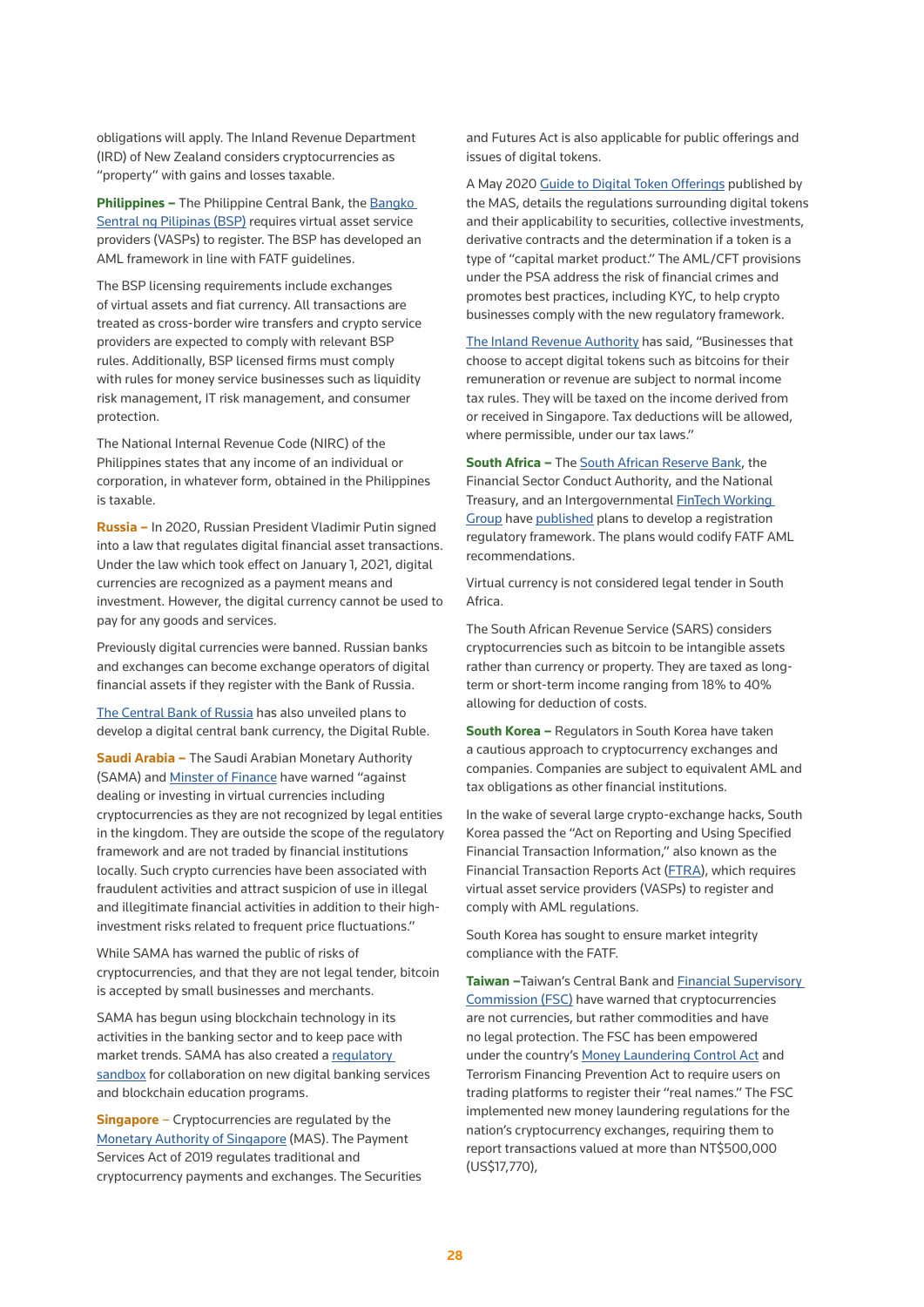The FSC has required platform operators operating STO business to obtain a securities dealer's license and comply with the securities business prevention system Money Laundering and Anti-Terrorism (AML/CFT) regulations. Banks must report suspicious anonymous transactions. However, there are presently no regulations on crypto mining.

**Thailand –** The Securities and Exchange Commission (SEC) of Thailand regulates cryptocurrencies under an [Emergency Decree on Digital Asset Businesses B.E. 2561](https://www.sec.or.th/TH/Documents/DigitalAsset/enactment_digital_2561_summary_en.pdf) issued in 2018. Under the decree, digital asset businesses are required to apply for a license, monitor for unfair trading practices, and are considered "financial institutions" for AML purposes among others.

Gains on taxed as income and subject to a top tax bracket of 35%.

**United Arab Emirates –** The UAE has been forward-looking in crypto and blockchain. The Dubai Financial Services Authority (DFSA) included a crypto regulatory framework in its 2021 business plan for firms operating in the Dubai International Financial Center.

The UAE Securities and Commodities Authority issued its regulation in 2020, which seeks to provide clarity as to how crypto and other digital assets may be used as a stored value when purchasing various goods and services.

The Financial Services Regulatory Authority (FSRA) of Abu Dhabi Global Market (ADGM) has enhanced its ["Guidance](https://www.adgm.com/media/announcements/adgm-enhances-guidance-on-regulation-of-crypto-asset-activities)  [for the Regulation of Crypto Asset Activities"](https://www.adgm.com/media/announcements/adgm-enhances-guidance-on-regulation-of-crypto-asset-activities)

The UAE and Saudi Arabia are reportedly working on research for a CBDC dubbed "Project Aber."